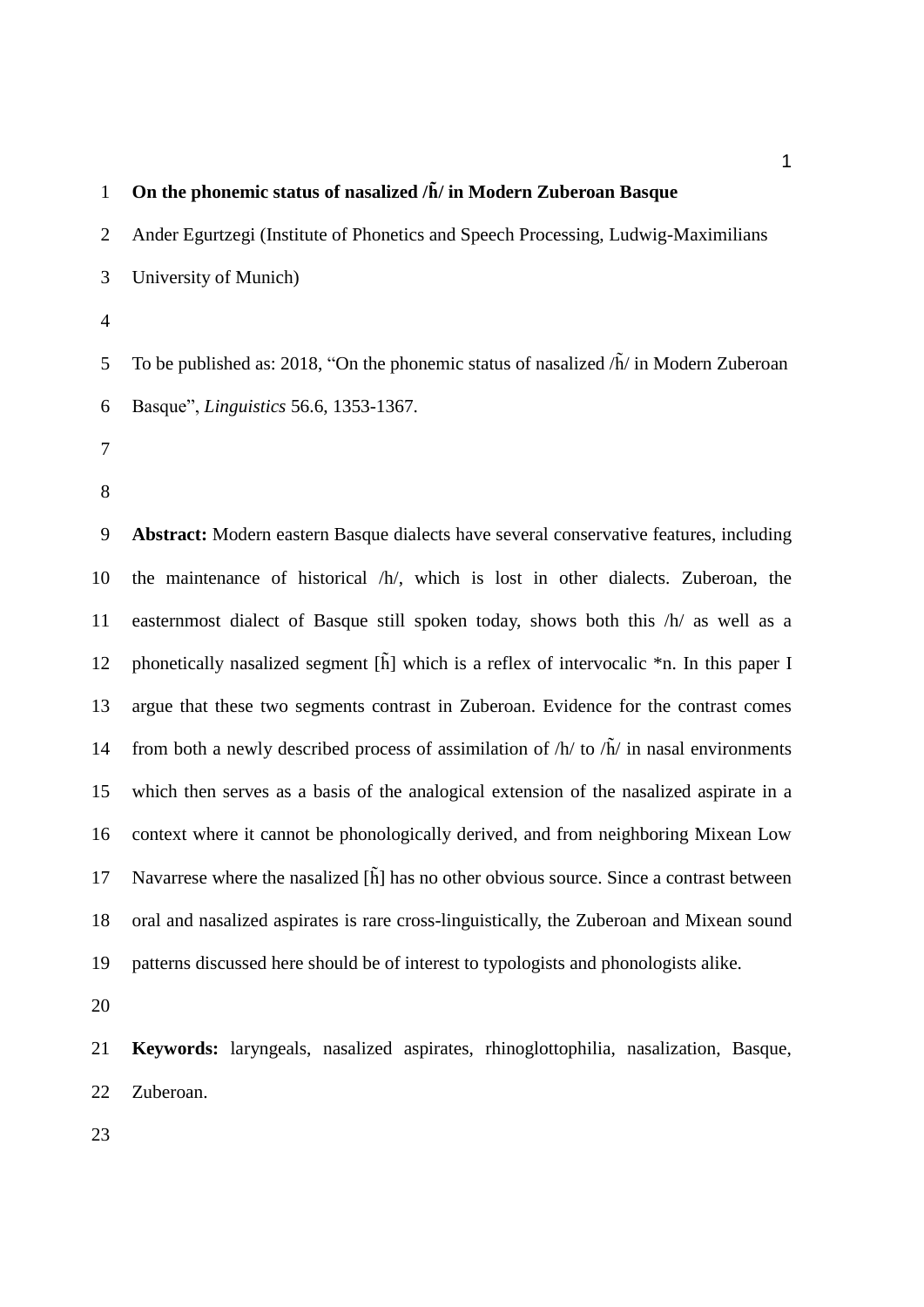#### **1 Introduction**

<u>.</u>

 More than half of the world's languages have a phoneme /h/, a voiceless 3 aspirate, often classified as an approximant, glide or voiceless laryngeal.<sup>1</sup> In contrast, 4 few languages if any have a clear contrast between  $/h/$  and its nasalized counterpart  $/h/$ , though, as argued by Walker and Pullum (1999), [nasal] must be a possible 6 phonological feature of glottals given that  $\tilde{h}$  has been described to trigger phonological 7 nasal spreading. The phonological spread of nasalization triggered by  $\tilde{h}$  requires this segment to be phonologically specified for nasality, yet an opposition between /h/ and /h̄/ is scarcely attested in the world's languages. Ohala (1975) suggested early on that cues for aspiration and nasality were similar, attempting to explain the absence of this contrast cross-linguistically in terms of perceptual similarity (see also Ohala 1990). Since then, at least two languages have been argued to have a contrast between oral and nasalized /h/: Kwangali, a Bantu language (Ladefoged and Maddieson 1996) and Seimat, an Austronesian language of the Admiralty Islands (Blust 1997, Blust 1998). At least two other languages, Aguaruna, a Jivaroan language, and Arabela, a Zaparoan language, are analyzable with the oral vs. nasalized /h/ contrast, or with the nasalized aspirate viewed as a predictable allophone of a velar nasal consonant (Walker and Pullum 1999: 768–770; Durvasula 2009: 52–55). Given the typological rarity of a contrast between oral and nasalized /h/, any language showing a possible contrast between these two segment types should be of interest.

 $188\%$  of the languages in the UPSID database (279/317) have /h/ (Maddieson 1984). For a detailed discussion of the frequency of /h/ in contrast to voiceless sonorants, see Blevins (to appear). Classification of this sound as an approximant or glide is based on the absence of significant constriction and/or air pressure build-up in the supralaryngeal cavity (cf. the definition of [consonantal] in Halle and Clements 1983).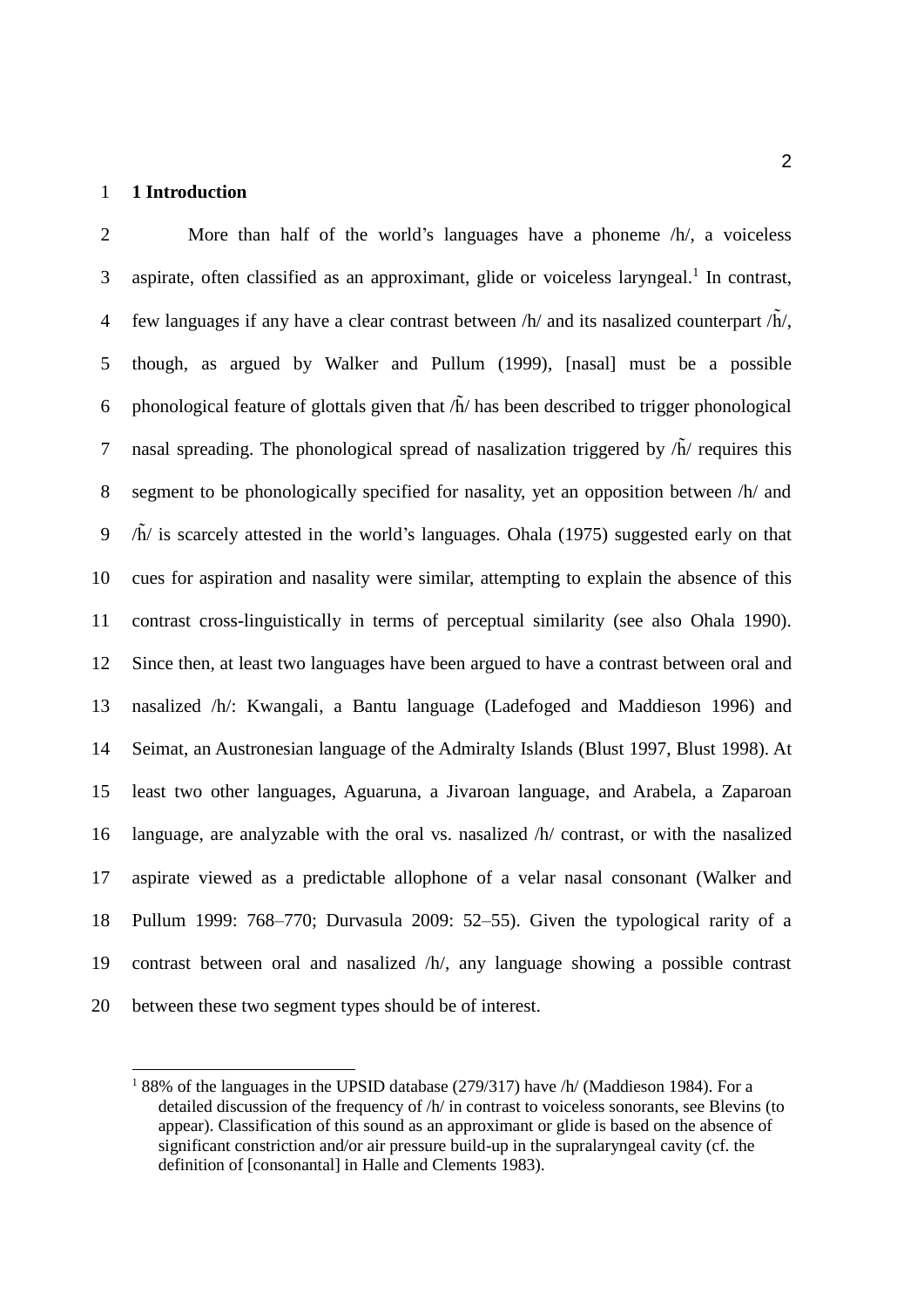One language with a possible contrast of this kind is Zuberoan (Souletin) Basque, a modern Basque dialect spoken in the northeasternmost corner of the Basque Country. In this variety of Basque nasalized and non-nasalized aspirates exist, as shown by minimal pairs such as *ehe* 'wash water' vs. *ẽh̃ẽ* 'no' (Lafon 1958). Hualde (1993: 294) states the hypothesis clearly: "…our proposal is that Souletin has two aspirated 6 phonemes: oral  $/h/$  and nasal  $h/$ ". While many adopt Hualde's analysis, an alternative, first proposed by Larrasquet (1932: 168), views nasalization of aspirates as allophonic, with nasalization spreading from adjacent nasalized vowels to /h/ (Michelena 2011 [1977]). The issue has not been seriously revisited in modern studies of Zuberoan phonology, and the central role of this paper is to fill this gap.<sup>2</sup> 

 In this paper, I begin with the basic observation of minimal and near-minimal pairs contrasting oral vs. nasal aspirates. In addition, I offer two different kinds of evidence for this as a contrast between oral vs. nasal aspirates, as opposed to allophonic nasalization of the aspirate in nasalized vowel contexts. The first piece of evidence is a newly identified analogical spread of the nasalized aspirate discussed in 2.2, and the second, offered in 2.3, is comparative dialect evidence where vowel nasalization does not appear to be a possible source for aspirate nasalization. In 2.1, I offer an overview of Basque dialect phonology, and of the Zuberoan phoneme inventory. Before turning to this, a brief summary of the diachronic phonology that has given rise to the contrastive aspirates in earlier stages of Basque and in modern Zuberoan is presented. Throughout, 21 transcriptions enclosed in square brackets make use of standard IPA symbols.<sup>3</sup> The IPA

<u>.</u>

<sup>&</sup>lt;sup>2</sup> For a recent treatment of rhinoglottophilia in Basque historical phonology, including the evolution of nasalized aspirates, see Igartua (2015).

<sup>&</sup>lt;sup>3</sup> Phonetic nasalization of both  $\hat{h}$  and vowels is transcribed throughout, so as not to bias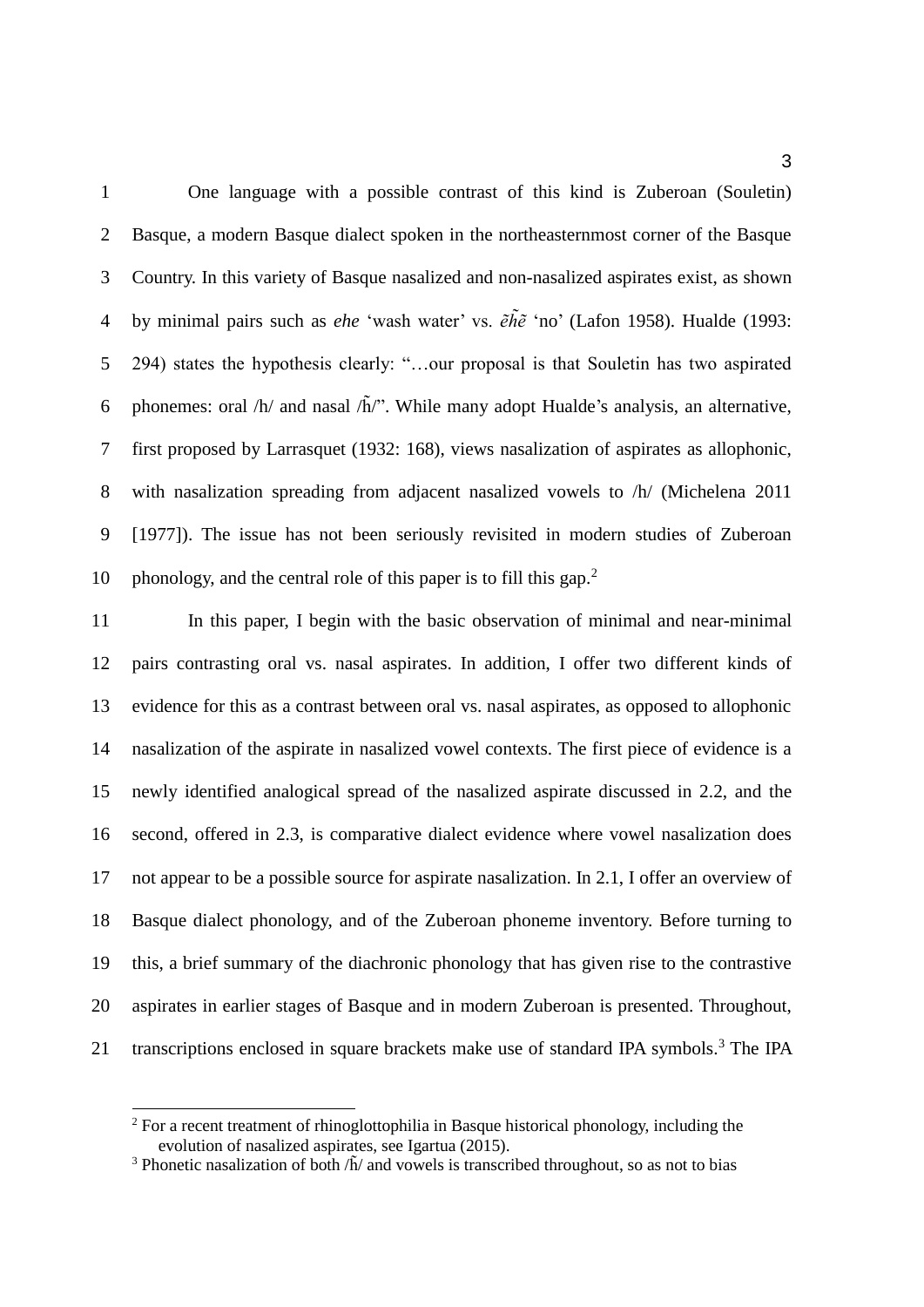refers to /h/ as a "glottal fricative"; in this paper, I use the terms "aspirate" and "nasalized aspirate" to refer to these sounds, since intense fricative noise, of the kind associated with Basque sibilants, is typically weak or absent.

 Proto-Basque, as reconstructed by Michelena (2011 [1977]: 171–172), has a contrast between intervocalic \*h, intervocalic \*n, and zero: \*zahar 'old', \*seni 'boy', \*gau 'night'.<sup>4</sup> Intervocalic /h/ and /n/ are both attested in Aquitanian, the oldest attested Euskarian language (Gorrochategi 1984; Martínez-Areta 2013), with /h/ persisting into Michelena's Common Basque (ca. 600 CE), and later lost in western varieties, but preserved in Zuberoan and other eastern dialects. Intervocalic \*n was also weakened. While many instances of Proto-Basque \*h have been maintained by the modern eastern dialects (compare Aquitanian (*Umme*)*sahar* to modern Basque *zahar* 'old'), evidence for the reconstruction of intervocalic \*n can be found in Aquitanian attestations such as *Seni*- (in the names *Senicco*, *Seniponnis* and *Senitennis*, modern Basque *sehi*, *sei*(*n*) 'boy, servant'), names of Basque origin with early introduction into Romance (cf. *Anuncibai*, formed by modern Basque *ahuntz* 'goat' and (*h*)*ibai* 'river') or old compounds that lost the phonological context that triggered the change (cf. *mingain* 'tongue', formed by the words *mihi* < \**bini* 'tongue' and *gain* < \**gane* 'top'). Michelena (2011 [1950]: 8–9, Michelena 2011 [1977]: 171) proposes the sound change of \*VnV >  $\tilde{V}$ h $\tilde{V}$ ; by contrast, evidence from Zuberoan has led Hualde (1993), Igartua (2008, 2015)

 $\overline{a}$ 

interpretation of the source of nasalization.

<sup>&</sup>lt;sup>4</sup> Trask (1997) does not reconstruct \*h for Common Basque. Among problems for his account are the many attested cases of /h/ in Aquitanian, continued faithfully in Medieval Basque, Zuberoan and other northern dialects. For a critique of his proposal for a synchronic  $/h/$ autosegment, see Igartua (2001) or Lakarra (2009); see also papers in Martinez-Areta (2013), which all assume \*h for Proto-Basque, and its continuation in Aquitanian, Medieval Basque and northern dialects.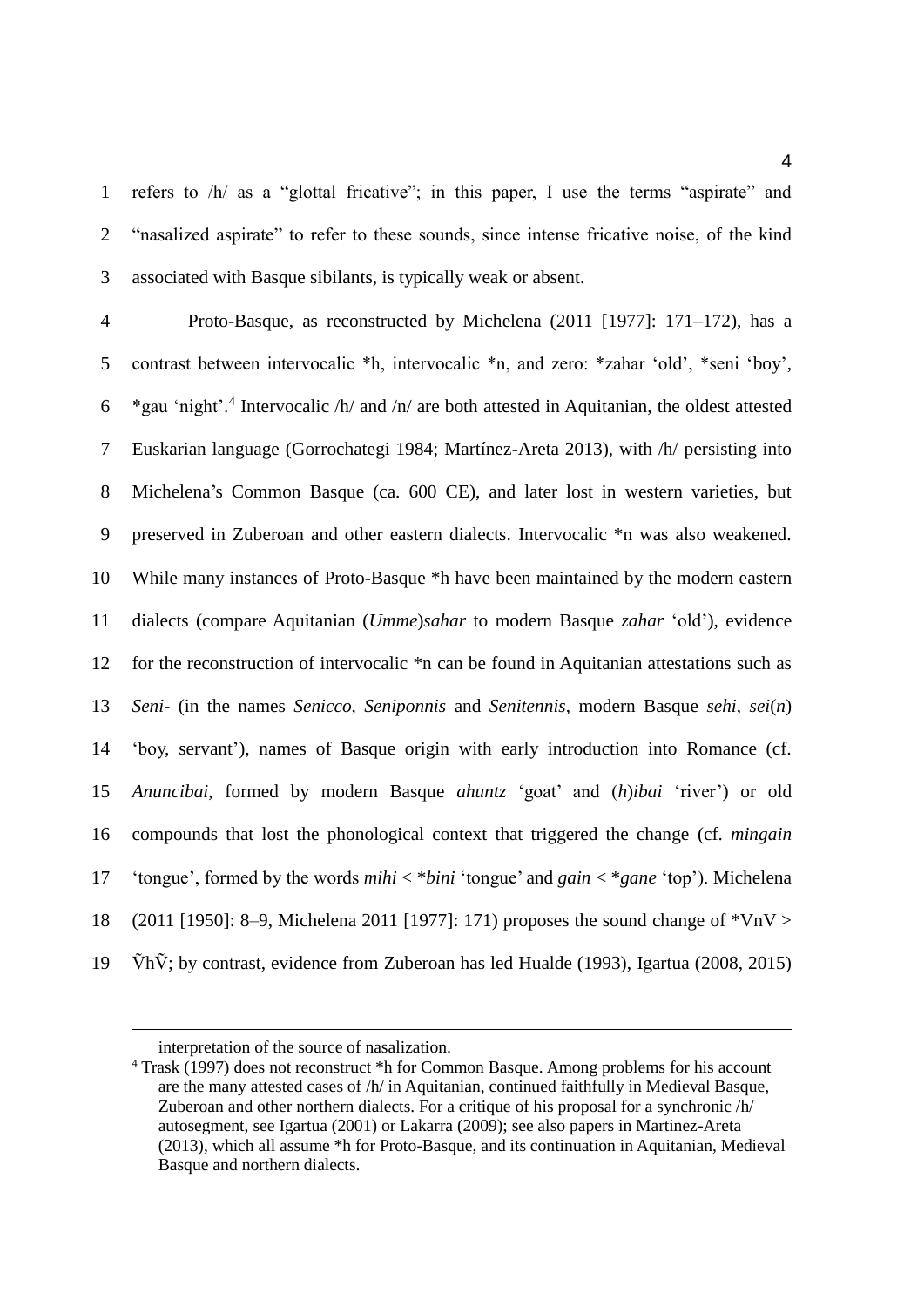1 and Egurtzegi (2014) to formulate the weakening as  $*VnV > VnN$ , giving rise to a 2 nasalized aspirate phoneme.<sup>5</sup> In (1a) this development is shown for inherited 3 vocabulary, where reconstructions are from Michelena (2011 [1977]; Arbelaiz 1978), 4 and examples in (1b) show the same sound change in Latin loans.

5

<u>.</u>

```
(1) *n > \frac{\tilde{h}}{\tilde{h}}/V_{V}V
```
(a) Inherited lexicon:

| Zuberoan     | IPA                                                       | Reconstruction           | Gloss                                             |
|--------------|-----------------------------------------------------------|--------------------------|---------------------------------------------------|
| ahai         | $\lambda$ aĥãĩ/                                           | *anari                   | 'ram'                                             |
| ihi          | $\langle \hat{n} \rangle$                                 | $*ini$                   | 'rush, reed'                                      |
| ihes         | $\sqrt{1} \widetilde{\text{he}} \text{s}$                 | $*enes$                  | 'to escape, run away'                             |
| sehi         | $\sqrt{\text{s}}$ ếhĩ/                                    | $*seni$                  | 'servant' (Bizkaian Basque sein /sein/ 'boy')     |
| mihi         | $/m\tilde{h}$                                             | $*bini$                  | 'tongue' (cf. <i>mingain</i> 'tip of the tongue') |
| (b)          | Latin loanwords:                                          |                          |                                                   |
| Zuberoan IPA |                                                           | Latin                    | Gloss                                             |
| uhue         | $\langle \tilde{u} \tilde{h} \tilde{u} \tilde{e} \rangle$ | $hon\bar{o}re(m)$        | 'honor' (Standard Basque <i>ohore</i> )           |
| ahate        | $\sqrt{a} \tilde{h} \tilde{a} t e$                        | $an\check{a}te(m)$       | 'duck'                                            |
| mahuka       | /mãĥũka/                                                  | manica, *manuca 'sleeve' |                                                   |

 $5$  The weakening of a voiced nasal to  $/h$  may seem phonetically unnatural, but has been analyzed as a case of rhinoglottophilia, recognizing the similar acoustic/perceptual properties shared by nasalization and aspiration. See Igartua (2008, 2015) for general references, and for a detailed treatment of the Basque case.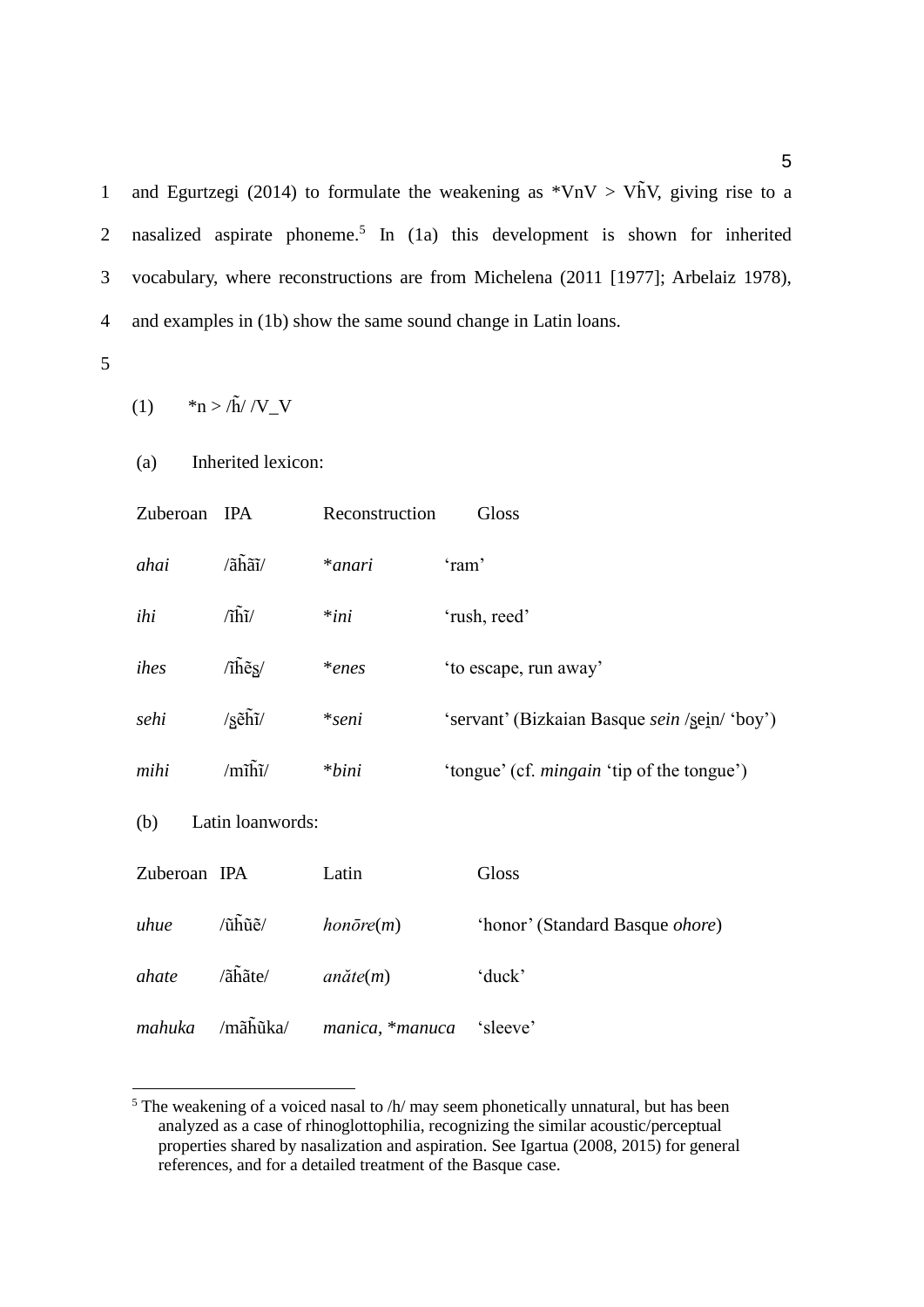Since the contrastive status of the synchronic nasalized aspirate in Zuberoan is the subject of this paper, we do not use this diachronic development as evidence for any aspect of the synchronic phonology. It is mentioned only to give the reader an overview of the sound patterns in earlier stages of Basque that are widely agreed to have given rise to the aspirate contrasts discussed in the remainder of this paper.

#### **2. The Zuberoan /h/ vs. /h̃/ contrast**

## **2.1 Segmental contrasts in major Basque dialects**

Major dialects of Basque at the end of the  $19<sup>th</sup>$  century are illustrated in Map 1. Zuberoan, the dialect of central interest in this study, is located at the far northeastern corner of the Basque speaking region, surrounded on its northeastern borders by Romance languages (Gascon and French), and in past centuries, by other dialects of Basque to the south and west, though now, these are regions dominated by Castilian.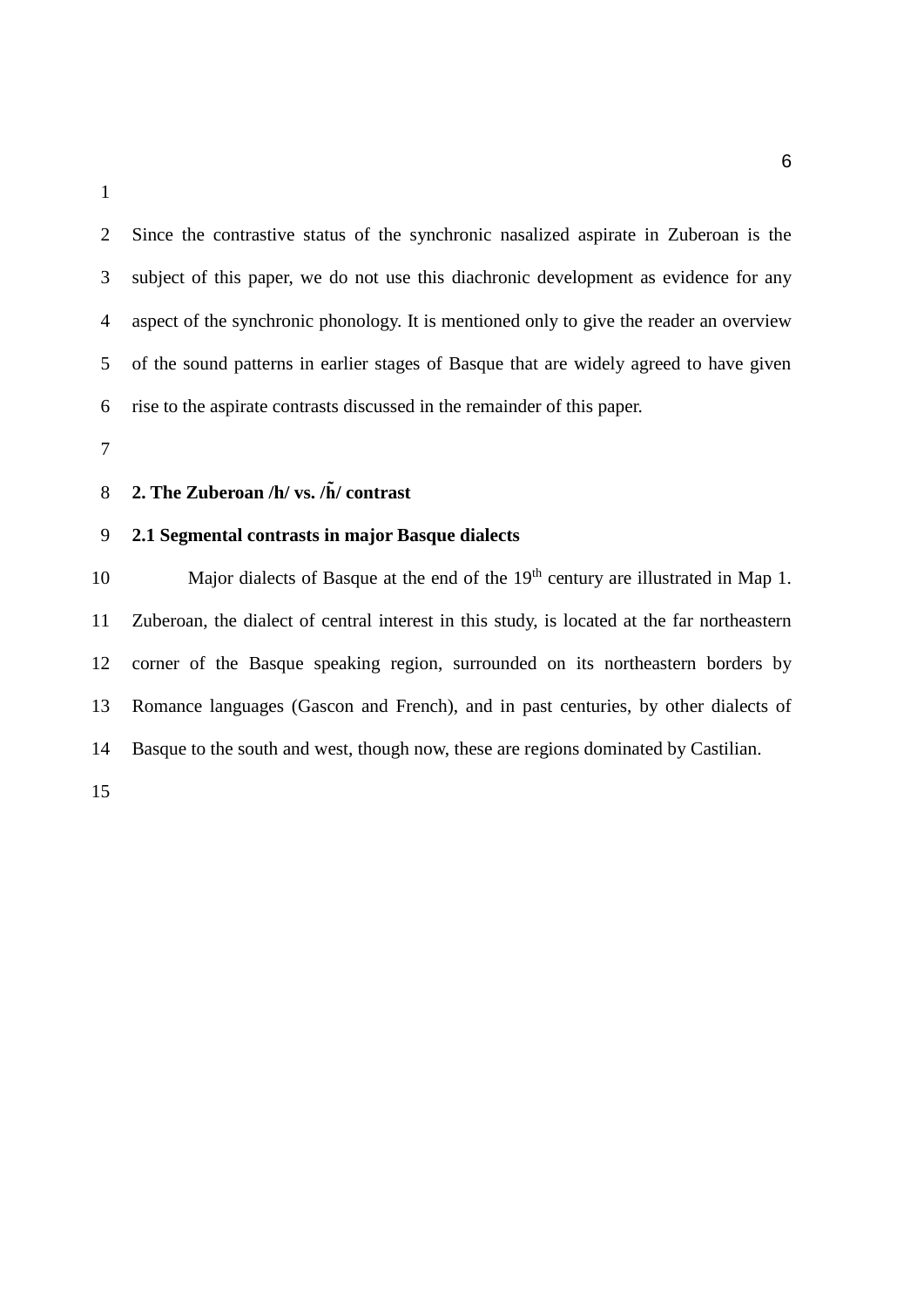

- 2 Map 1 Historical dialectal division of Basque (Egurtzegi 2014)
- 3

- 4 Table 1 illustrates the segmental inventory of Standard Basque, and Table 2 illustrates
- 5 the contrastive segments of Zuberoan as analyzed by Hualde (2003).

|      |                                            | labial      |             | apical |                                                | laminal  | predorsal                |                   | postdorsal       |
|------|--------------------------------------------|-------------|-------------|--------|------------------------------------------------|----------|--------------------------|-------------------|------------------|
|      |                                            | bilabial    |             |        | labio- apico- apico-<br>dental dental alveolar |          | palato-<br>alveolar      | palatal           |                  |
|      | voiceless                                  | p           |             | t      |                                                |          |                          | $\mathbf{C}$      | k                |
| stop | voiced                                     | $\mathbf b$ |             | d      |                                                |          |                          | J                 | $\boldsymbol{g}$ |
|      | fricative<br>affricate<br>nasal<br>lateral | m           | $\mathbf f$ |        | ន្ទ<br>ſ2<br>$\mathbf n$<br>1                  | ş<br>ទ្ទ | $\int$<br>$\mathfrak{g}$ | $\mathbf{n}$<br>K | X                |
|      | tap<br>trill                               |             |             |        | $\mathbf{r}$<br>r                              |          |                          |                   |                  |
|      | front                                      |             | central     |        | back                                           |          |                          |                   |                  |
| high | 1                                          |             |             |        | u                                              |          |                          |                   |                  |
| mid  | e                                          |             |             |        | O                                              |          |                          |                   |                  |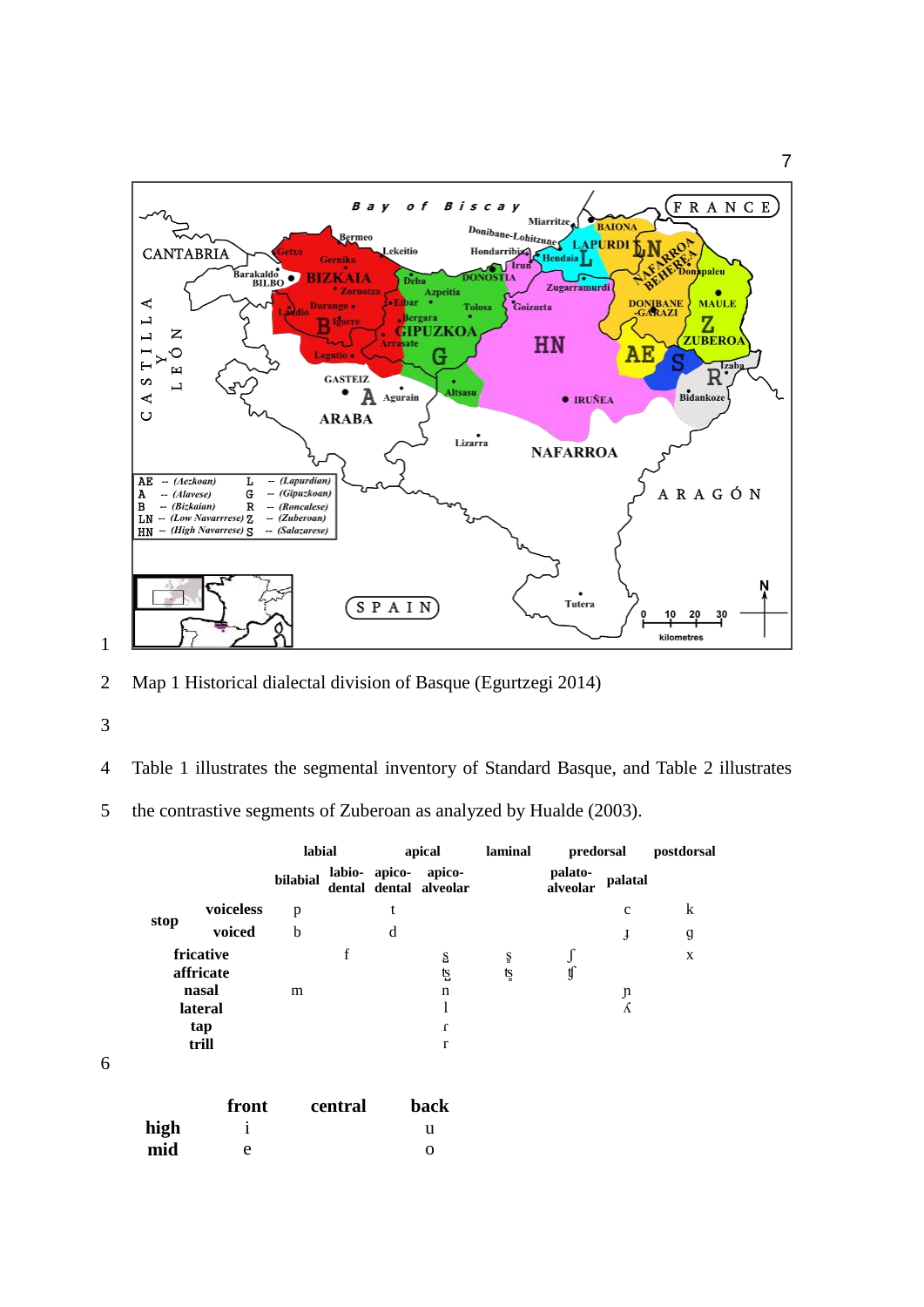**low** a

1

2 Table 1 Segment inventory of Standard Basque (after Hualde 2003)

3

|           |                                |                |               |                           |                                                | laminal                                                                                                                        |                     |                            |                      |               |
|-----------|--------------------------------|----------------|---------------|---------------------------|------------------------------------------------|--------------------------------------------------------------------------------------------------------------------------------|---------------------|----------------------------|----------------------|---------------|
|           |                                | labial         |               |                           | apical                                         | (alveolar)                                                                                                                     | predorsal           |                            |                      |               |
|           |                                | bilabial       |               |                           | labio- apico- apico-<br>dental dental alveolar |                                                                                                                                | palato-<br>alveolar | palatal                    | postdorsal laryngeal |               |
|           | voiceless                      | p              |               | t                         |                                                |                                                                                                                                |                     | $\mathbf c$                | $\bf k$              |               |
| stop      | aspirated                      | p <sup>h</sup> |               | $\mathfrak{t}^{\text{h}}$ |                                                |                                                                                                                                |                     | c <sup>h</sup>             | k <sup>h</sup>       |               |
|           | voiced                         | $\mathbf b$    |               | d                         |                                                |                                                                                                                                |                     | $\bf J$                    | g                    |               |
| Fricative | voiceless                      |                | $\mathbf f$   |                           | $\mathbf S$                                    | $\mathbf{S}% _{T}=\mathbf{S}_{T}\!\left( \mathbf{S}_{T}\right) ,\mathbf{A}_{T}=\mathbf{S}_{T}\!\left( \mathbf{S}_{T}\right) ,$ | $\int$              |                            |                      | $h/\tilde{h}$ |
|           | voiced                         |                |               |                           | $\mathbf Z$                                    | $\ensuremath{\underline{Z}}$                                                                                                   | ${\bf 3}$           |                            |                      |               |
| affricate | voiceless                      |                |               |                           | ម្ម                                            | ទ្ទ                                                                                                                            | ţſ                  |                            |                      |               |
|           | voiced                         |                |               |                           | ф                                              |                                                                                                                                |                     |                            |                      |               |
|           | nasal                          | m              |               |                           | $\mathbf n$<br>1                               |                                                                                                                                |                     | $\mathfrak n$<br>$\Lambda$ |                      |               |
|           | lateral<br>tap                 |                |               |                           | $\boldsymbol{\Gamma}$                          |                                                                                                                                |                     |                            |                      |               |
|           | trill                          |                |               |                           | $\bf r$                                        |                                                                                                                                |                     |                            |                      |               |
|           | glides                         |                |               |                           |                                                |                                                                                                                                |                     | $\mathbf{j}$               | W                    |               |
|           |                                |                |               |                           |                                                |                                                                                                                                |                     |                            |                      |               |
|           | front                          |                | central       |                           | back                                           |                                                                                                                                |                     |                            |                      |               |
| high      | $i/\tilde{i}$<br>$y/\tilde{y}$ |                |               |                           | $u/\tilde{u}$                                  |                                                                                                                                |                     |                            |                      |               |
| mid       | e                              |                |               |                           | $\mathbf O$                                    |                                                                                                                                |                     |                            |                      |               |
| low       |                                |                | $a/\tilde{a}$ |                           |                                                |                                                                                                                                |                     |                            |                      |               |

5

4

6 Table 2 Segment inventory of Zuberoan (after Hualde 2003; Egurtzegi 2014)

7 Zuberoan has a range of contrasts that are absent in Standard Basque (and the central 8 and western varieties on which this standard is based), including:  $/h / vs. \tilde{h}/;$  oral vs. 9 nasalized vowels, and an  $\sqrt{u}$  vs.  $\sqrt{y}$  contrast.<sup>6</sup> While the latter two features, namely 10 vowel nasalization and presence of a front rounded vowel, can be attributed to Romance 11 influence (Egurtzegi 2014, Egurtzegi to appear), the aspirate contrast under 12 investigation here cannot be attributed to external influence, and, indeed, is <u>.</u>

<sup>&</sup>lt;sup>6</sup> Some spectrograms illustrating the /h/ vs. /h̄/ contrast can be found in Egurtzegi (2014).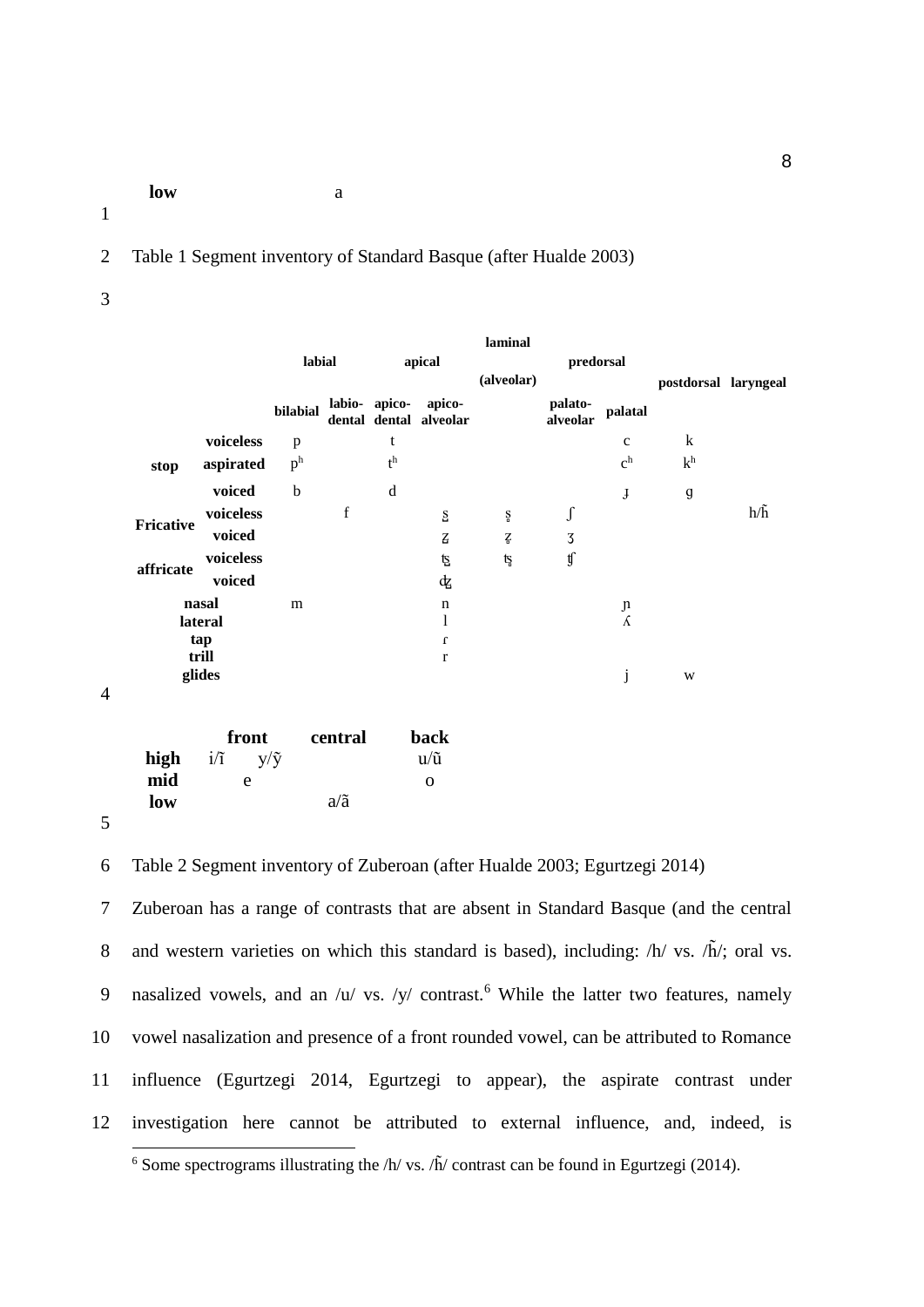1 typologically unusual, as noted earlier.

2 In Table 3, the presence  $(\checkmark)$  or absence  $(\checkmark)$  of these three features is tabulated 3 for selected dialects and earlier stages of Basque, following Michelena (2011 [1977]), 4 Hualde (2003) and Egurtzegi (2013, 2014). 5

|  | × |  |
|--|---|--|
|  |   |  |
|  |   |  |

|                       | $\mathbf h$             | $\tilde{h}$             | $\tilde{\mathrm{V}}$    | y            |
|-----------------------|-------------------------|-------------------------|-------------------------|--------------|
| Aquitanian            | $\checkmark$            | $\mathbf X$             | $\mathbf X$             | $\mathbf X$  |
| Old Common Basque     | $\checkmark$            | $\mathcal{J}^7$         | $\mathbf{X}$            | $\mathbf X$  |
| Bizkaian              | $\mathbf{X}$            | $\mathbf X$             | $\mathbf X$             | $\mathbf X$  |
| Gipuzkoan             | $\overline{\mathbf{X}}$ | $\overline{\mathbf{X}}$ | $\overline{\mathbf{X}}$ | $\mathbf{X}$ |
| <b>High Navarrese</b> | $\mathbf{X}$            | $\mathbf{X}$            | $\mathbf{X}$            | $\mathbf X$  |
| Roncalese             | $\mathbf{X}$            | $\mathbf X$             | $\checkmark$            | $\mathbf X$  |
| Lapurdian             | $\checkmark$            | $\mathbf X$             | $\mathbf{X}$            | $\mathbf X$  |
| Low Navarrese         | $\checkmark$            | $\mathbf{X}$            | $\mathbf{X}$            | $\mathbf X$  |
| Mixean (LN)           | $\checkmark$            | $\checkmark$            | $\mathbf{X}$            | $\checkmark$ |
| Zuberoan              | $\checkmark$            | $\checkmark$            | $\checkmark$            | $\checkmark$ |

6 Table 3 Contrastive aspirates and nasalization in Basque, past and present

7

8 Today, /h/ is contrastive in the three northern dialects of the French territory, Lapurdian, 9 Low Navarrese and Zuberoan (L, LN and Z in the map), while  $\tilde{h}$  has been claimed to 10 be contrastive only in Zuberoan. Nasalized vowels were present in Archaic Bizkaian <u>.</u>

<sup>&</sup>lt;sup>7</sup> There is no evidence that contradicts this.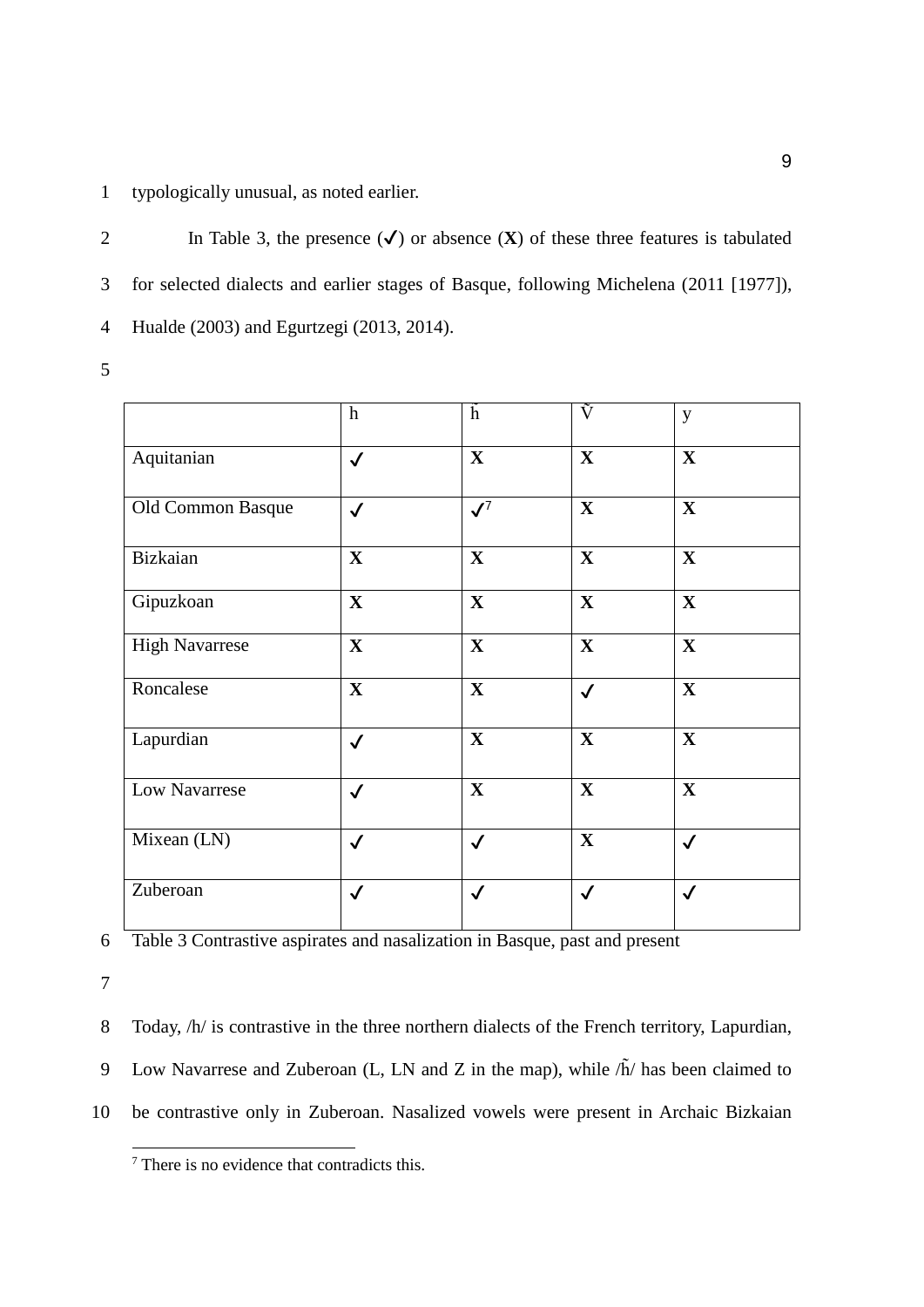and Roncalese, but today are found only in Zuberoan. Front rounded /y/ is found in Zuberoan and Mixean Low Navarrese.

- Note that the earliest stages of Basque, represented here by Aquitanian, show intervocalic and word-initial /h/ vs. /n/ vs. zero, while later stages of the language 5 appear to show a shift of intervocalic  $/n/$  to nasalized  $/h/$  or  $/h/$ , and western dialects show a loss of /h/ altogether. Some common lexical items illustrating dialect correspondences for historical initial and intervocalic /h/ and /n/ are provided in Table 4.
- 

| 9  | Pre-Basque | Zuberoan                                                       | Low Navarrese      | Western           | Gloss              |
|----|------------|----------------------------------------------------------------|--------------------|-------------------|--------------------|
| 10 | $*#hV$     | [hari]                                                         | [hari]             | [ari]             | 'stone'            |
| 11 |            | [hill]                                                         | [hill]             | [i]               | 'dead'             |
| 12 | $*finV$    | $[na\gamma u\sin]$                                             | $[na\gamma u\sin]$ | [na $\gamma$ usi] | 'chief'            |
| 13 |            | [ni]                                                           | [ni]               | [ni]              | $\Gamma$ (1sg.abs) |
| 14 | *VhV       | [sahar]                                                        | [sahar]            | [saar], [sar]     | 'old'              |
| 15 |            | [bihi]                                                         | [bihi]             | [bii], [bi]       | 'grain'            |
| 16 | $*VnV$     | $[\tilde{\text{a}}\tilde{\text{h}}\tilde{\text{a}}\text{rdi}]$ | [ahardi]           | [aardi]           | 'sow'              |
| 17 |            | $[\tilde{\text{ih}}\tilde{\text{e}}\text{si}]$                 | [ihesi]            | [iegi], [ipegi]   | 'to flee'          |

Table 4 Dialect correspondences for Proto-Basque \*h and \*n

20 Throughout this paper, we use the voiceless symbols  $[h]$  and  $[\tilde{h}]$  for the two sounds in question, though in intervocalic contexts, both aspirates are typically voiced.

22 Though /h/ is phonemic in Zuberoan, Low Navarrese and Lapurdian, it has different lexical frequencies in these varieties, decreasing significantly as one moves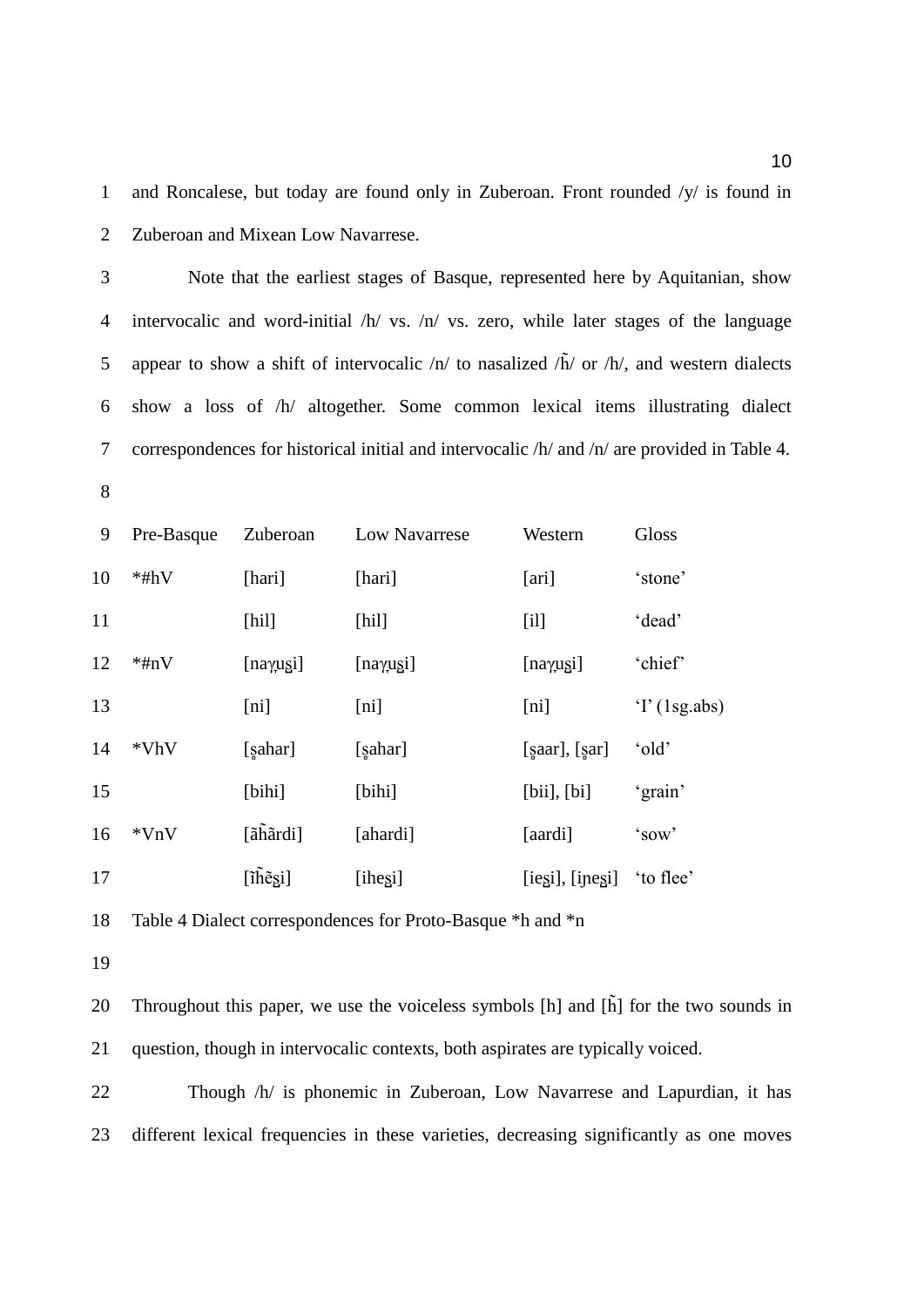from east to west. Zuberoan, the easternmost dialect, appears to represent the most 2 conservative stage, where  $/h/$  has the highest functional load. Loss of  $/h/$  has moved areally from western varieties into Lapurdi, and is now complete on the Lapurdian 4 coast, extending into Low Navarre.<sup>8</sup> In Zuberoan, however,  $/h/$  has been preserved in most of its historic contexts. In sum, Zuberoan appears to be the only modern variety of Basque in which /h/ does not show any critical trace of recession, and, apart from one variety of Low Navarrese discussed in 2.3, it is also the only dialect that maintains the 8 distinction between oral /h/ and nasalized intervocalic  $\tilde{h}$ / (from \*VnV).

9 In Modern Zuberoan,  $\tilde{h}$  also appears to contrast with  $\pi$  intervocalically. 10 Intervocalic  $/n/$  derived from geminate \*nn, which was simplified to  $/n/$  after the \*n >  $11$  /h̃/ process was already complete. In addition, many late borrowings introduced new 12 instances of intervocalic /n/. Examples of intervocalic /n/ include *anai* 'brother (of a 13 brother)', *arrano* 'eagle', *bena* 'but', *ene* 'my' or the recent loanwords *animal* 'huge', 14 *anuntza* 'announce', *ganibet* 'knife' and *unest* 'honest'. With this as background, we 15 turn to arguments for the contrastive status of  $\tilde{h}$  in Zuberoan.

16

<u>.</u>

### 17 **2.2 New evidence for Zuberoan /h/ vs. /h̃/: analogical extension of /h̃/**

18 Hualde's (1993) proposal for an  $/h/$  vs.  $/h/$  contrast in Zuberoan is based on 19 minimal and near-minimal pairs like those shown in (2).

20 (2) Surface  $/h / vs. /h / in Zuberon$ 

<sup>8</sup> Bonaparte's (1991 [1869]) dialect descriptions allow us to see that /h/ was already lost in coastal areas of Lapurdi, and was being lost in the eastern varieties of the Lapurdian dialect in the  $19<sup>th</sup>$  century. The first context where  $/h$  was lost in Lapurdian is in post-sonorant position: compare Lapurdian *alaba* 'daughter', *alargun* 'widow', *eraztun* 'ring vs. Zuberoan *alhaba*, *alhargun*, *erhaztun*.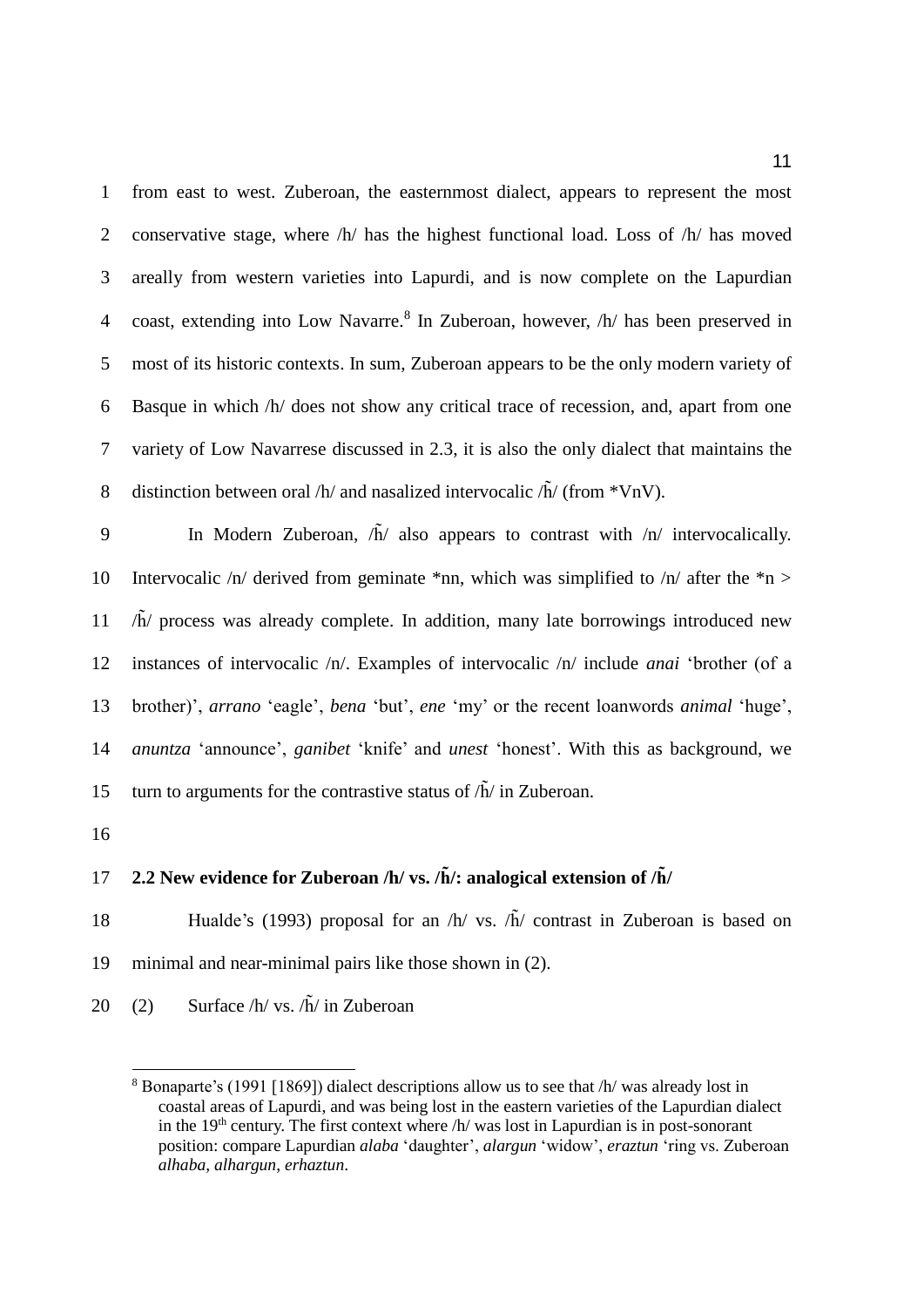|   | 1 <i>zahar</i> [sahar] 'old' |                                                             |  | vs. <i>ahardi</i> [ãhãrdi] | 'sow'            |
|---|------------------------------|-------------------------------------------------------------|--|----------------------------|------------------|
|   |                              | 2 <i>ehe</i> [ehe] 'wash water' vs. <i>ehe</i>              |  | $[ěh\tilde{e}]$            | 'no! (emphatic)' |
|   |                              | 3 <i>bihi</i> [bihi] 'grain' vs. <i>mihi</i> [mihi]         |  |                            | 'tongue'         |
|   |                              | 4 <i>bühürt</i> [byhyrt] 'twisted' vs. <i>zühür</i> [şỹhỹr] |  |                            | 'wise'           |
| 5 |                              |                                                             |  |                            |                  |

 There is also a modern minimal quadruplet contrast intervocallically in Modern Zuberoan between /h/, /h̃/, /n/ and zero: *ehi* ['ehi] 'finger' (< Literary Zuberoan *erhi*) vs. *ehi* ['ẽh̃ĩ] 'easy' vs. *eni* ['eni] 'to me' vs. *ei* [ei̯] (< Literary Zuberoan *eri*) 'ill' (cf. Lafon 1958).

 Under Hualde's analysis, surface nasalized vowels are created when nasalization of the underlying nasalized aspirate spreads to adjacent segments (Hualde 1993: 294–295). The alternative analysis, originally proposed by Larrasquet (1932: 168), and later adopted by Michelena (2011 [1977]), is that nasalization of aspirates is allophonic, with nasalization spreading from adjacent nasalized vowels to /h/. Since contrastive nasalized vowels are independently necessary in all analyses of Zuberoan based on data like that 16 in (3), the analysis where nasalization of  $/h/$  is allophonic appears simpler. In addition, 17 given the rarity of  $/h/vs$ .  $h\tilde{h}/$  contrasts cross-linguistically, Hualde's proposal could be questioned on typological grounds.

(3) Contrastive vowel nasalization in Zuberoan

| 20 Oral vowel   |                          | Nasalized vowel  |                                    |  |
|-----------------|--------------------------|------------------|------------------------------------|--|
| 21 $biga$ 'two' |                          |                  | $big\{\tilde{a}$ 'two-year heifer' |  |
|                 | 22 <i>dügü</i> 'we have' |                  | $h\ddot{u}g\ddot{u}$ 'repugnance'  |  |
| 23 $hi$ 'you'   |                          | $f\tilde{\iota}$ | 'fine, prudent'                    |  |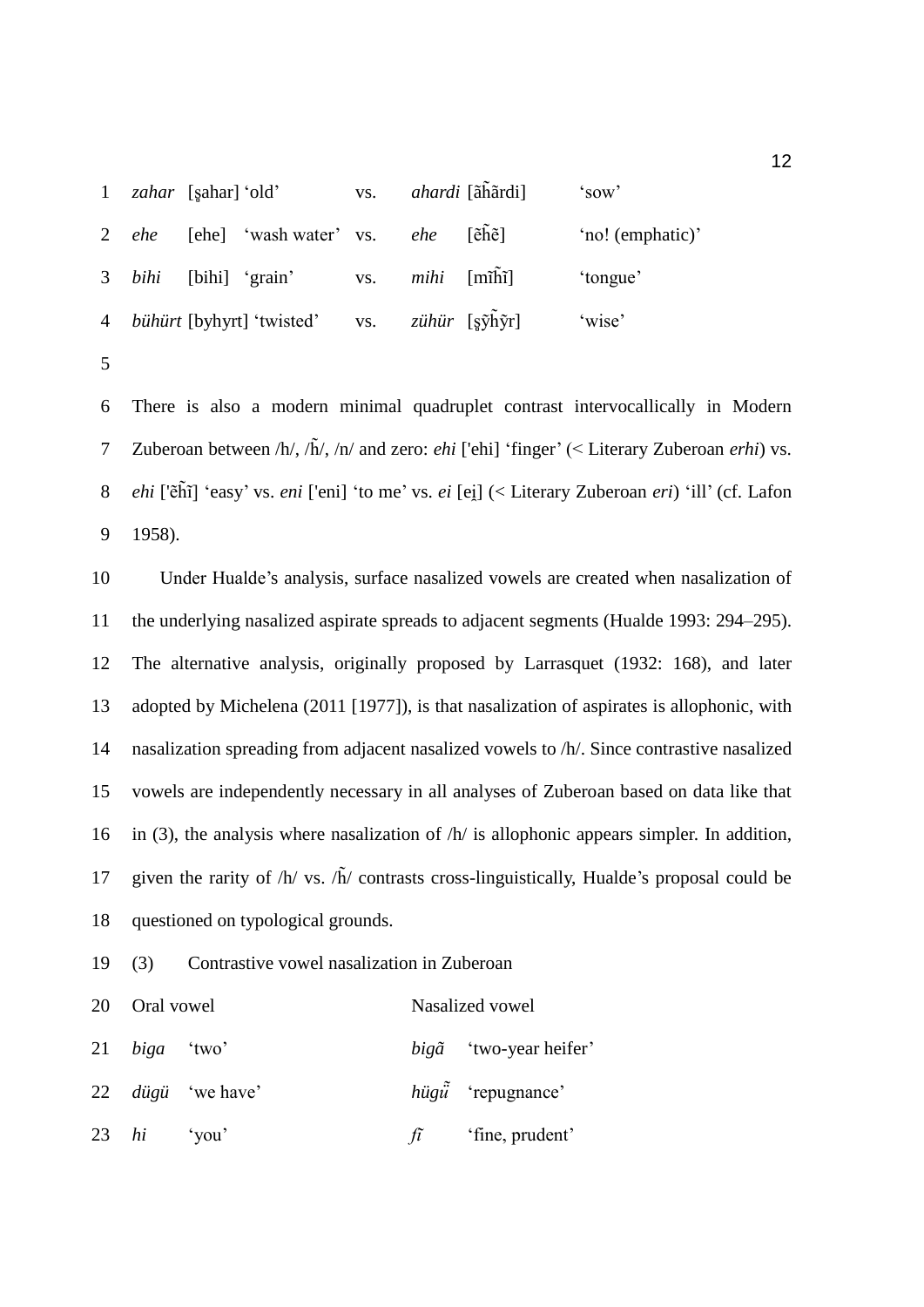3 However, as shown below, there is additional evidence that nasalized  $\tilde{h}$  is a contrastive 4 segment in Zuberoan. Following Hualde (1993: 294–295, 2003: 31), I will argue that  $\tilde{h}$  is a contrastive nasalized segment which induces phonetic nasalization in neighboring vowels. Contextual nasalization is a consequence of these vowels being in a nasal environment similar to that found in sequences such as *ona* [õnã] 'the good' or *ama* [ãmã] 'mother' (cf. Hualde 1993: 294).

 One argument against the spread of nasalization from vowels to /h/ involves the distribution of vowel nasalization in Zuberoan. As illustrated in (3) above, contrastively 11 nasalized vowels in modern Zuberoan are (i) limited to  $\tilde{\eta}$   $\tilde{\gamma}$   $\tilde{u}$   $\tilde{a}$ ; and (ii) found only in word-final stressed syllables (Hualde 1993: 295; Egurtzegi 2014: 151–152). If we follow Michelena (2011 [1977]) in deriving /h/ nasalization from surrounding vowels, the vowels in question would be the only unstressed contrastively nasalized vowels in 15 Zuberoan. In addition, adopting the  $\sqrt{\hbar}V$  analysis with spread of nasalization to  $\hbar$  would require adding more nasalized vowels to the phonemic inventory of the language. Words like *ehe* [ẽh̃ẽ] 'no! (emphatic)', *mehe* [mẽh̃ẽ] 'thin' and *Johanne* [ʒõ'h̃ãɲe] 'John' 18 require adding at least  $\frac{\tilde{\epsilon}}{\tilde{\epsilon}}$ , and possibly  $\frac{\tilde{\delta}}{\tilde{\epsilon}}$  as well. Thus, the general distribution of nasalized vowels in Zuberoan must be unnecessarily complicated for nasalization to spread from vowels to /h/. There is on the other hand a more general principle based on 21 contrastive  $\tilde{h}$  by which allophonically nasalized unstressed vowels, and allophonically nasalized mid vowels like [ẽ] and [õ] can be derived as a consequence of nasal coarticulation. If this were the only argument in favor of the contrastive nasalized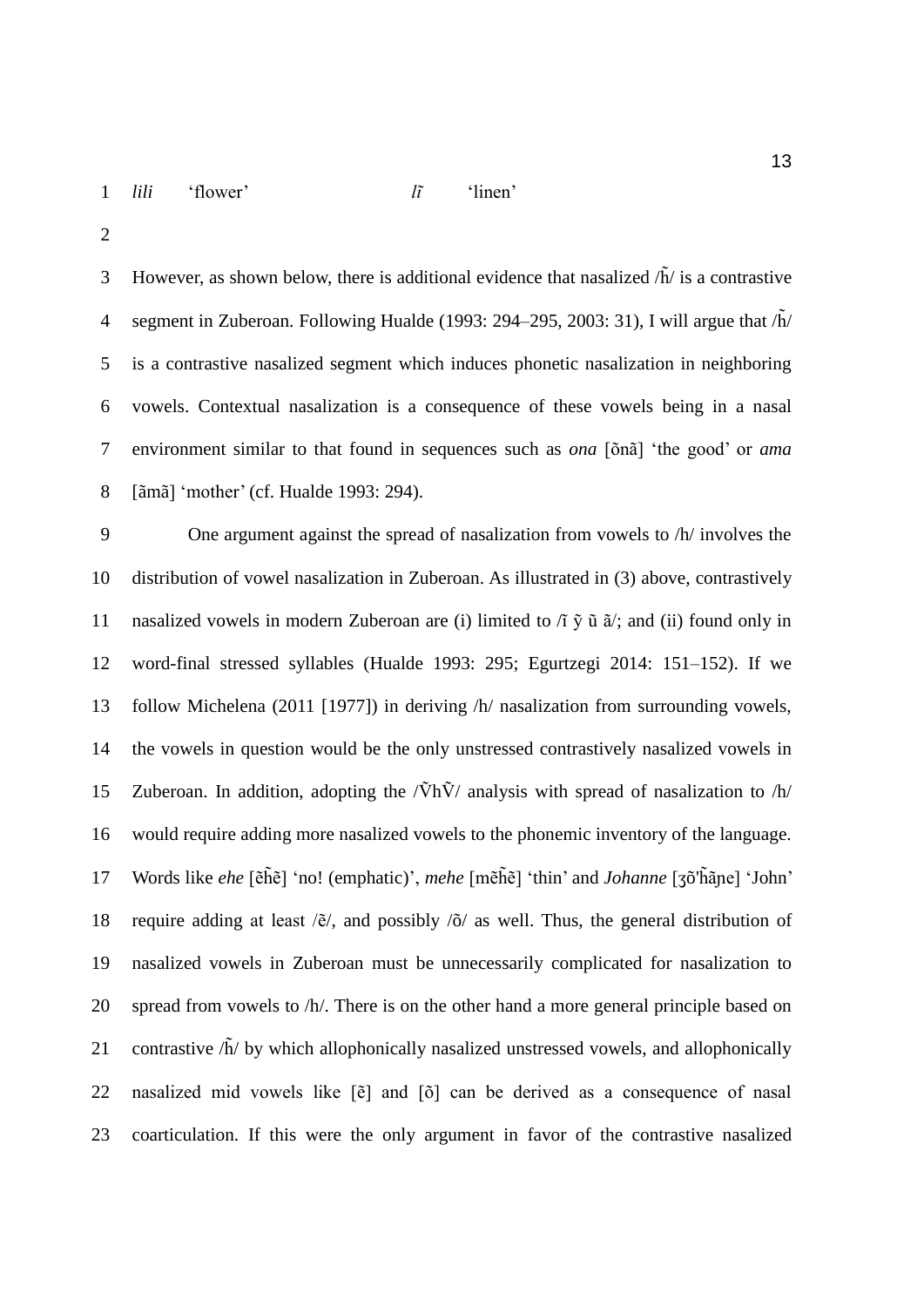aspirate, one might still lean towards the alternative due to the extreme rarity of the /h/ 2 vs.  $\sqrt{h}$  contrast cross-linguistically, but other evidence exists.

3 In Zuberoan,  $/h/$  is assimilated to  $\tilde{h}$  in the context of a nasal consonant (Egurtzegi 2014: 79–81). Zuberoan examples of /h/ surfacing as [h̃] include: *nihau*(*r*) [nĩ'h̃ãũ̯] 'me myself' from *ni* 'me' and *hau*(*r*) 'this'; *Johanne* [ʒõ'h̃ãɲe] 'John', with a known Biblical origin; *ahin* [ãh̃ĩn] 'light' and *ahan* [ãh̃ãn] 'plum' (< Literary Zuberoan *arhin* and *arhan*). All of these examples involve etymological /h/. In these cases, nasalization in the aspirate is due to assimilation to a nasal consonant elsewhere in the 9 word, and not a consequence of intervocalic  $*VnV > VnV$ . This local assimilation in and 10 of itself has little bearing on the status of  $\tilde{h}$  in words like those in (2). However, a subsequent development strongly suggests that at the time this local assimilation 12 occurred, nasalized  $\sqrt{h}$  was a contrastive segment in Zuberoan.

 The subsequent development in question is an analogical change within the intensive pronominal paradigm. As illustrated above, secondary [h̃] in *nihau* [nĩ'h̃ãũ̯] 'me myself' is a consequence of a local assimilation of nasality from the initial /n/ of */ni/* 'I' to the second element of the compound *hau* /hau/ 'this' (< Literary Zuberoan *haur* /haur/). The facts of interest involve analogical extension of this second compound 18 element with initial nasalized  $[\tilde{h}]$  to the rest of the paradigm, despite the absence of a nasal consonant that could trigger /h/ nasalization. The full paradigm is shown in (3). On the left are the early Zuberoan forms, where nasalization of the initial segment of 21 /hau( $r$ )/ was found only in the first person singular, triggered by the  $/n/$  of /ni/. In the second column are the modern Zuberoan forms showing the extension of the 23 phonological form  $/$ h̃au $(r)$  'self' to the entire pronominal paradigm.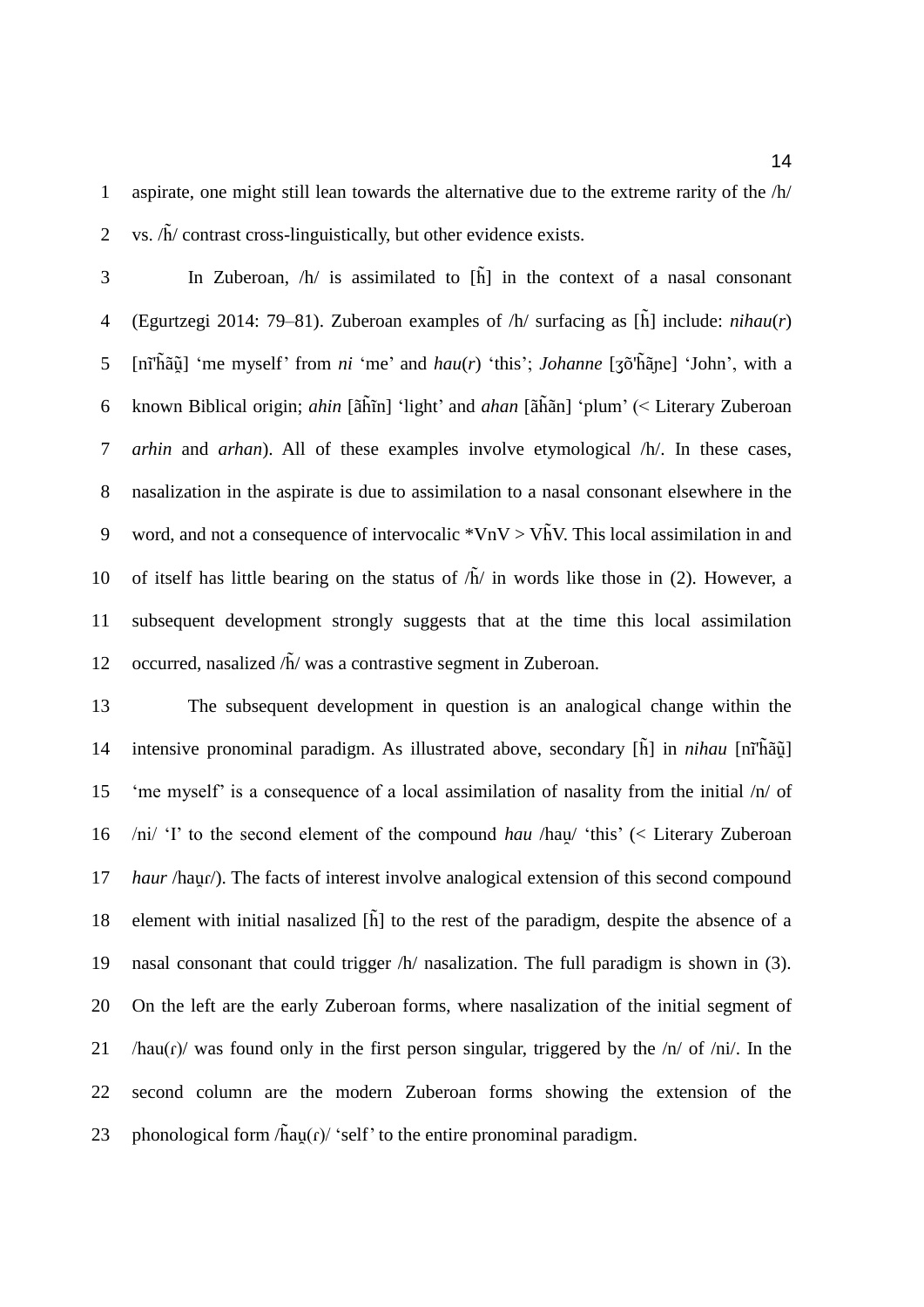2 (4) Analogical extension of  $/$ h̃au $(r)$  'self' within the pronominal paradigm

|                | Early Zuberoan           | Later Zuberoan                              |                         |
|----------------|--------------------------|---------------------------------------------|-------------------------|
| $\overline{4}$ | ni-haur [nĩ'hãũr]        | $\sinh\left(\frac{\pi}{2}\right)$           | 'me myself'             |
| 5.             | hi-haur [i'haur]         | $\Delta$ hihau/ [ĩ'hã $\tilde{u}$ ]         | 'you yourself'          |
| 6              | zi-haur [si'haur]        | $\sin \frac{\pi x}{2}$ [si'ha $\tilde{u}$ ] | 'you yourself' (formal) |
|                | <i>gi-haur</i> [gi'haur] | $\sqrt{q}$ ihau/ [gĩhãų̃]                   | 'we ourselves'          |

 In all but the first person singular, there is no historical or synchronic contextual source 10 for the nasalization of  $/h$ . In order for the  $\left[\tilde{h}\right]$  in  $\left[\tilde{n}\right]$  for extend to the rest of the paradigm, the contextually conditioned phonetic variant [h̃] must have been phonologized (i.e. form part of the phonologically contrastive inventory in speech communication; cf. Janda 2003: 409). We conclude that at the time of this analogical 14 extension, the opposition between  $/h/$  and  $h/$  was contrastive in Zuberoan, and has remained so to this day. At the same time, these examples cannot be easily accounted for under an analysis where /h/ nasalization is allophonic due to spread from adjacent nasalized vowels. Under such an account, an abstract nasalized vowel would need to be posited for the morpheme /hau/, though the vowel would only trigger nasalization within this pronominal subparadigm and not in the bare demonstrative *hau* [hau]. In 20 sum, analogical extension of a pronominal form beginning with  $\tilde{h}$  suggests that this segment was contrastive at the time the paradigmatic shift took place.

# **2.3 Comparative evidence for Zuberoan /h̃/: Mixean Low Navarrese /h̃/**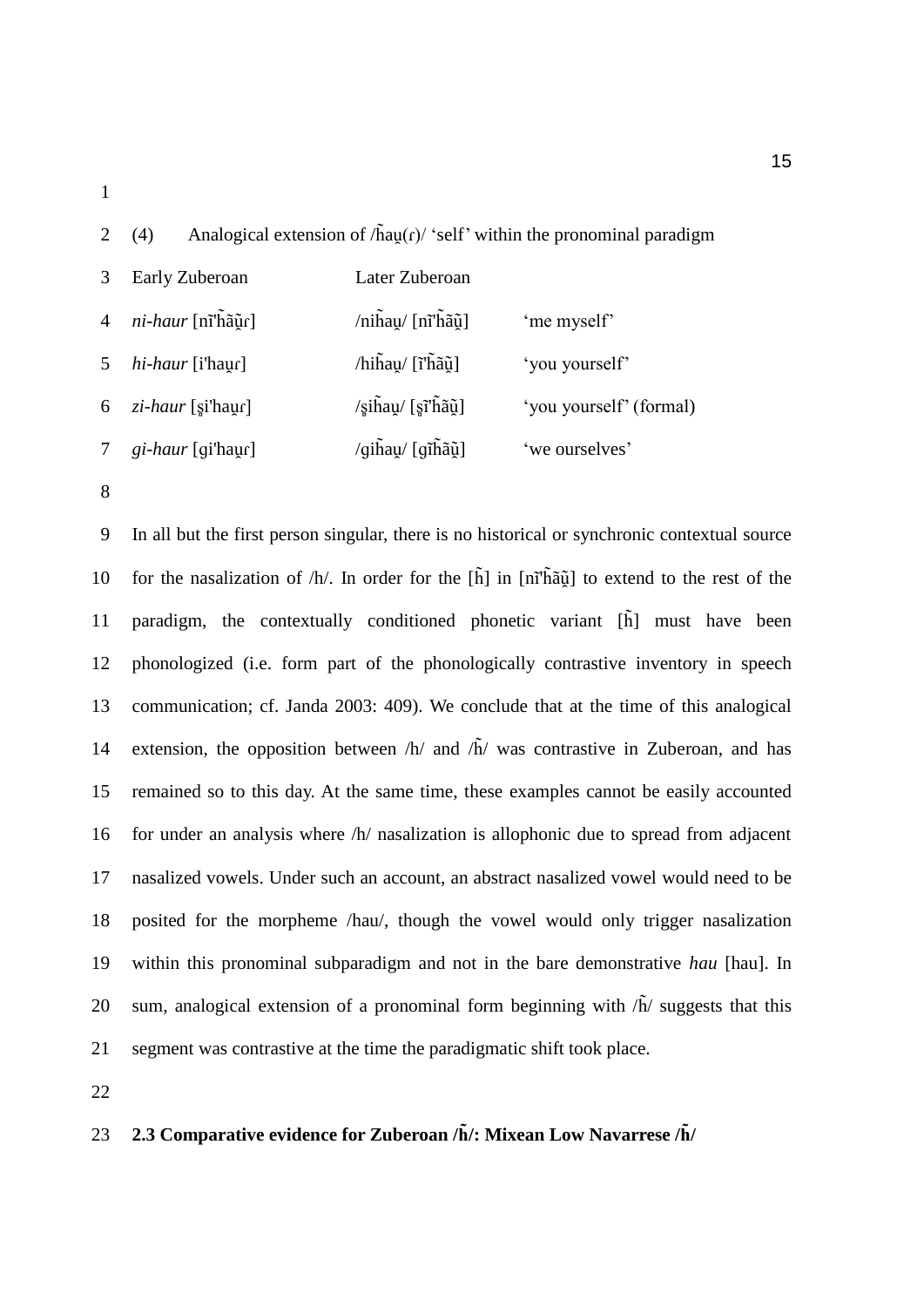Beyond Zuberoan, one other modern dialect appears to preserve and extend a 2 contrast involving /h/ (from historical /h/) versus nasalized /h̃/ from historical intervocalic \*n. The variety in question is Mixean Low Navarrese as spoken in the region of Mixe (Basque Amiküze) and described by Camino (2016). Unlike Zuberoan, where contrastive nasalized vowels occur in final stressed syllables (3), there is no evidence in modern Low Navarrese for contrastively nasalized vowels. Nasalized vowels are found only in words containing an aspirate, and, for the most part, these 8 words are cognate with Zuberoan words with nasalized  $\tilde{h}$ . Cognate words in the two eastern varieties involving both aspirates are shown in (5) with Standard Basque forms for comparison.

11 (5) Contrastive  $\tilde{h}$  in Mixean Low Navarrese

| 12 | Mixean   | Zuberoan | <b>Standard Basque</b> | Gloss                |
|----|----------|----------|------------------------|----------------------|
| 13 | hasi     | hasi     | hasi                   | 'begin'              |
| 14 | hirü/hiü | hiü      | hiru                   | 'three'              |
| 15 | ahür     | ahür     | ahur                   | 'palm (of the hand)' |
| 16 | behi     | behi     | behi                   | 'cow'                |
| 17 | zahar    | zahar    | zahar                  | 'old'                |
| 18 | ãĥãrdi   | ãĥãrdi   | ahardi                 | 'sow'                |
| 19 | ãĥãtiak  | ãĥãtiak  | ahateak                | 'ducks'              |
| 20 | lẽhẽn    | lẽhẽn    | lehen                  | 'first'              |
| 21 | îĥĩzin   | ĩĥĩzin   | ehizan                 | 'hunting'            |
| 22 | ũhũre    | ũĥũe     | ohore                  | 'honor'              |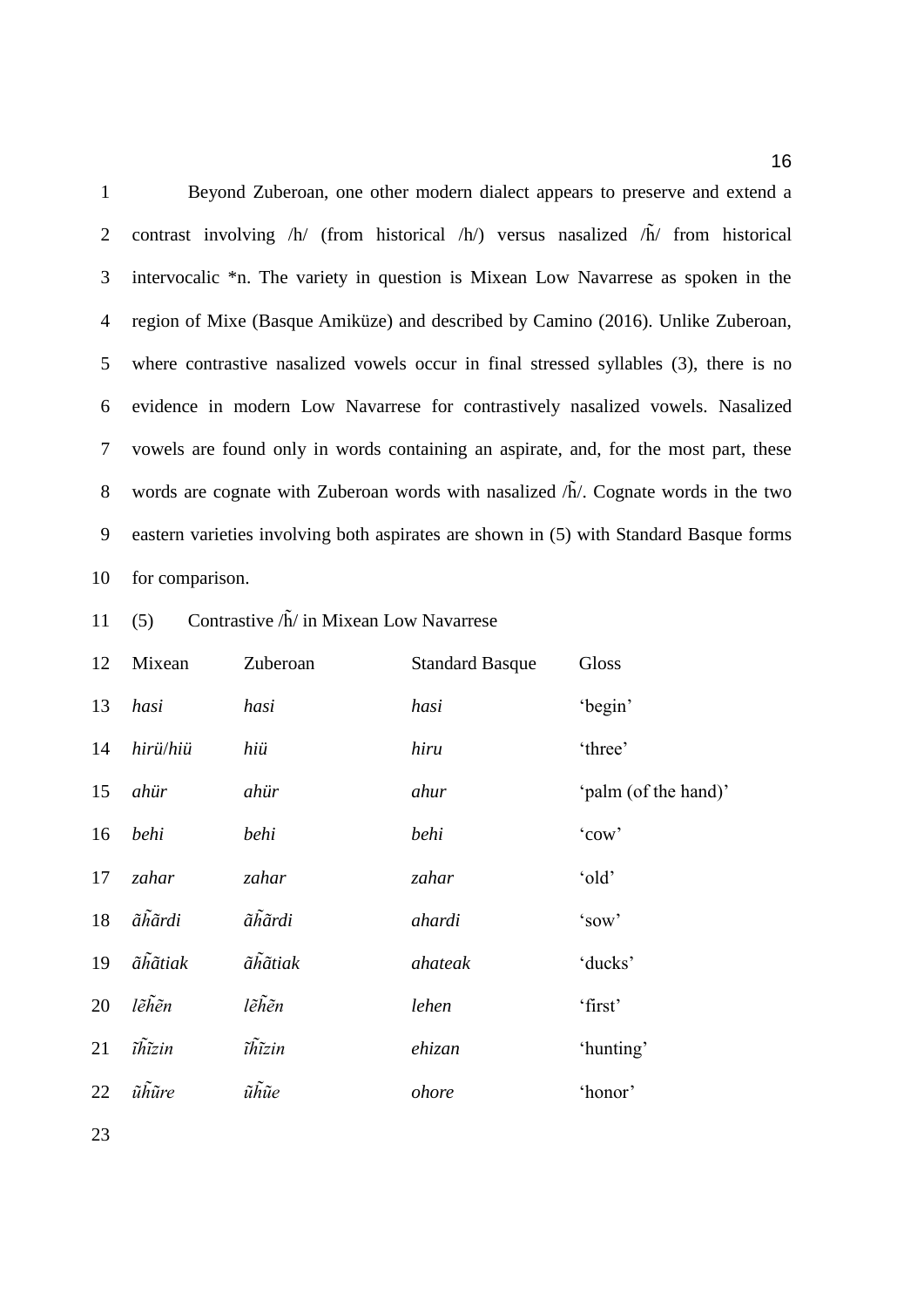1 Since there is general agreement on the sound change of  $*VnV > VhV$  in the history of Basque, and good evidence for this in Latin loans (e.g. Zuberoan *ũh̃ũe* 'honor' < \**onore* << Lat. *honore*), Mixean Low Navarrese appears to be conservative in retaining 4 nasalized  $\sqrt{h}$  in these contexts. However, in Mixean, one cannot derive synchronic nasalization of aspirates from nasalized vowels, since contrastively nasalized vowels do not exist. The Mixean data in (5), then, not only lends further support to a contrast 7 between  $/h/$  and  $h/$  in Zuberoan, but also argues for the same contrast in Mixean Low Navarrese, and, more generally, for this as a conservative inherited feature continued from an earlier stage of Basque.

#### **3 Conclusions**

 In addition to languages such as Kwangali, Seimat, Aguaruna and Arabela, there is an arguable contrast between oral and nasalized /h/ in two modern varieties of Basque: Zuberoan and Mixean Low Navarrese. Where earlier authors suggest that the nasalization of h in Zuberoan be derived from spread of nasalization in adjacent nasalized vowels, Hualde (1993) suggests an alternative where nasalization of the aspirate is contrastive, and spreads to neighboring vowels. Building on Hualde's analysis, I argue above that the distribution of nasalized aspirates in Zuberoan cannot be adequately handled via assimilation from neighboring nasalized vowels without increasing the complexity of the nasalized vowel system. A stronger argument for a 21 contrastively nasalized  $\tilde{h}$  is the analogical extension of this segment in initial position 22 of a morpheme,  $/\hat{h}au(r)$ , within a subpart of the pronominal paradigm. Since no nasalized vowels are present where this form has been extended, there is no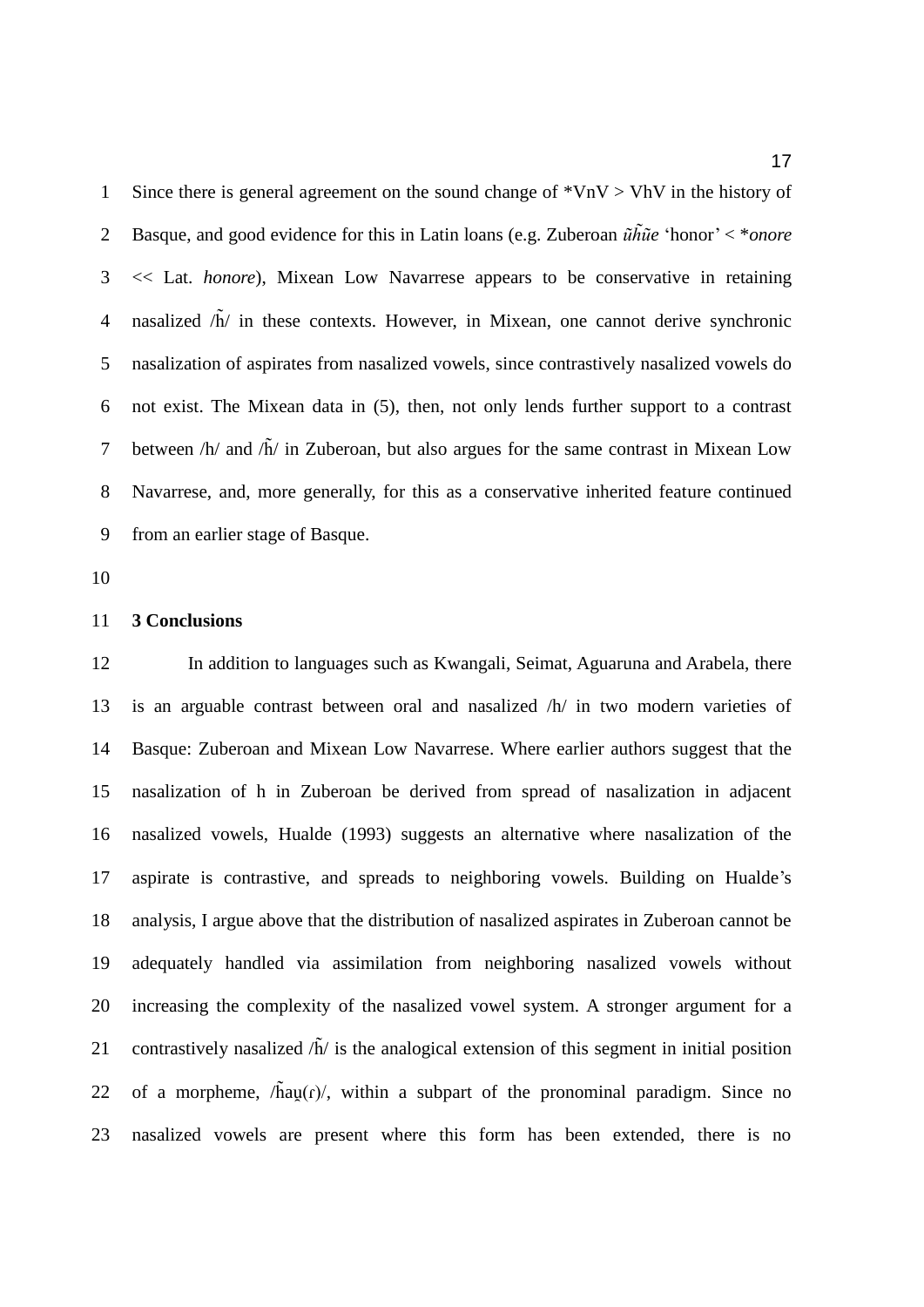phonological source of nasalization, and nasalized /h/ should be analyzed as basic and contrastive. Finally, comparative evidence from the Mixean variety of Low Navarrese shows cognate words with nasalized aspirates to those found in Zuberoan. However, Low Navarrese lacks contrastively nasalized vowels. Therefore, the alternative analysis, where nasalization spreads from vowels to /h/ is not possible in this variety. I conclude 6 that  $\tilde{h}$  is contrastive in both Zuberoan and Mixean Low Navarrese, and that this is a conservative feature of these dialects, directly inherited from earlier stages of Basque. 8 Contrastive  $\hat{h}$  evolved from  $*$ n intervocalically, and the category was apparently strengthened by contextual nasalization of /h/ in nasal domains.

 While the study of Basque phonology has not yielded many typological rarities, this detailed reconsideration of Zuberoan aspirates demonstrates the importance of holistic approaches to grammar incorporating phonetic, phonological and morphological detail. Without evidence from the pronominal paradigm, the arguments for a nasalized aspirate would be equivocal. At the same time, this study also illustrates how small endangered varieties of languages can be the repository of linguistic information of great value. In this case, the Mixean Low Navarrese words with nasalized aspirates 17 allow us to confirm an analysis where the  $/h/v_s$ .  $/\tilde{h}/$  contrast is basic, and not derived through vowel nasalization. At the same time, Zuberoan itself, a small and endangered variety of Basque, reveals what, phonetically, was thought to be a difficult or impossible contrast (Ohala 1975), instantiates the predictions of phonological theory (Walker and Pullum 1999).

**References**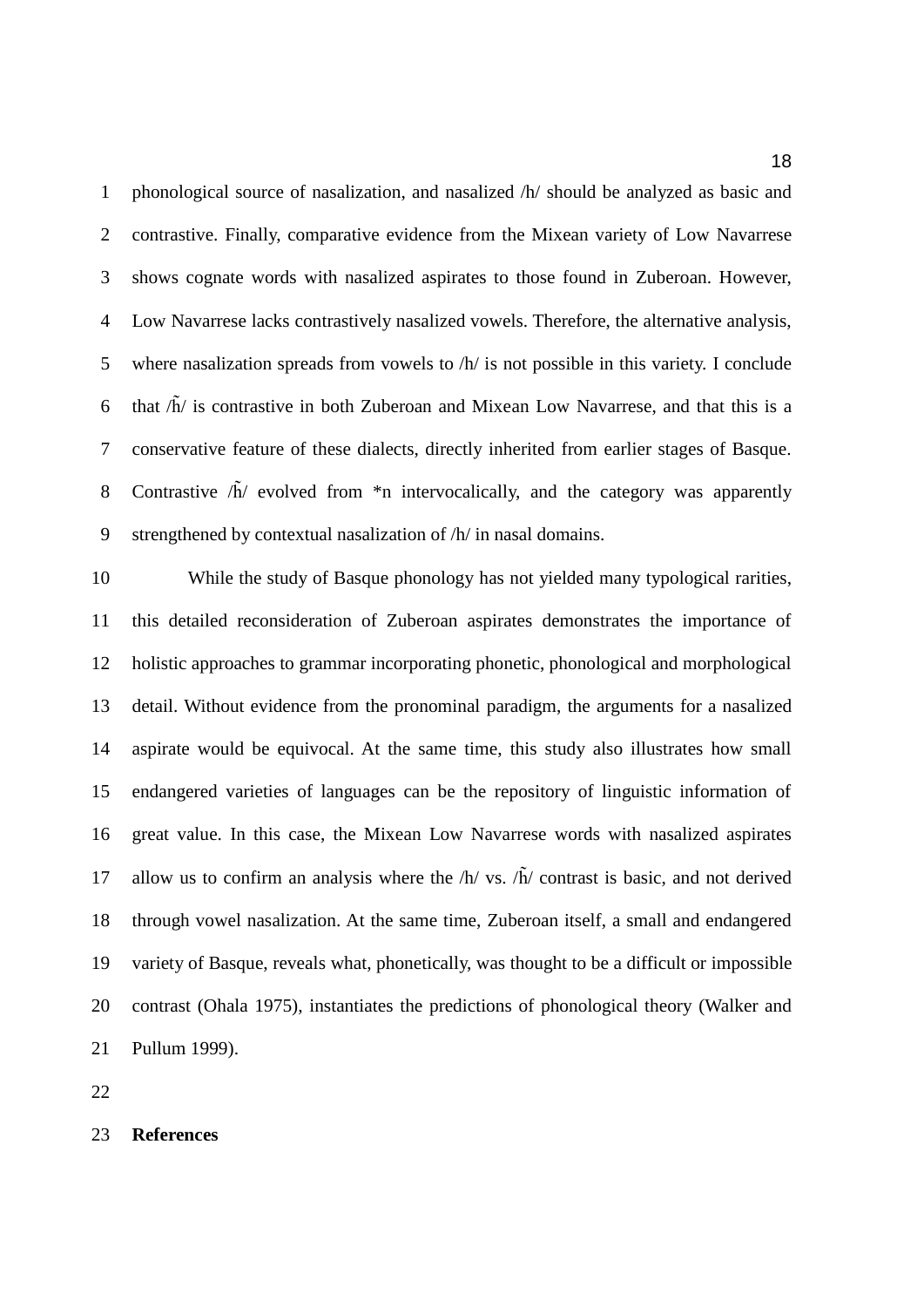| $\mathbf{1}$ | Arbelaiz, Juan José. 1978. Las etimologías vascas en la obra de Luis Michelena.         |
|--------------|-----------------------------------------------------------------------------------------|
| 2            | Tolosa: Kardaberaz.                                                                     |
| 3            | Blevins, Juliette. To appear. Evolutionary phonology and the life cycle of voiceless    |
| 4            | sonorants. In Sonia Cristofaro & Fernando Zúñiga (eds.), Typological hierarchies in     |
| 5            | synchrony and diachrony.                                                                |
| 6            | Blust, Robert. 1997. Nasals and nasalization in Borneo. Oceanic Linguistics 36(1). 149– |
| 7            | 179.                                                                                    |
| 8            | Blust, Robert. 1998. Semiat vowel nasality: A typological anomaly. Oceanic Linguistics  |
| 9            | $37(2)$ , $298 - 322$ .                                                                 |
| 10           | Bonaparte, Louis-Lucien. 1991 [1869]. Le verbe basque en tableaux. London:              |
| 11           | Strangeways and Walden. [Reissued in <i>Opera omnia vasconice</i> , vol. 1, 175–442.    |
| 12           | Bilbao: Euskaltzaindia].                                                                |
| 13           | Camino, Iñaki. 2016. Amiküze eskualdeko heskuara [The Basque of the region of           |
| 14           | Amiküze (Mixe)] (Mendaur 11). Bilbao: Euskaltzaindia.                                   |
| 15           | Durvasula, Karthik. 2009. Understanding nasality. Newark, DE: University of             |
| 16           | Delaware dissertation.                                                                  |
| 17           | Egurtzegi, Ander. 2013. Phonetics and phonology. In Mikel Martínez-Areta (ed.),         |
| 18           | Basque and Proto-Basque. Language-internal and typological approaches to                |
| 19           | linguistic reconstruction (Mikroglottika 5), 119-172. Frankfurt am Main: Peter Lang.    |
| 20           | Egurtzegi, Ander. 2014. Towards a phonetically grounded diachronic phonology of         |
| 21           | Basque. Vitoria-Gasteiz: University of the Basque Country dissertation.                 |
| 22           | Egurtzegi, Ander. To appear. Phonetically conditioned sound change: Contact induced     |
| 23           | / $u$ /-fronting in Zuberoan Basque. To appear in Diachronica 34(3).                    |
|              |                                                                                         |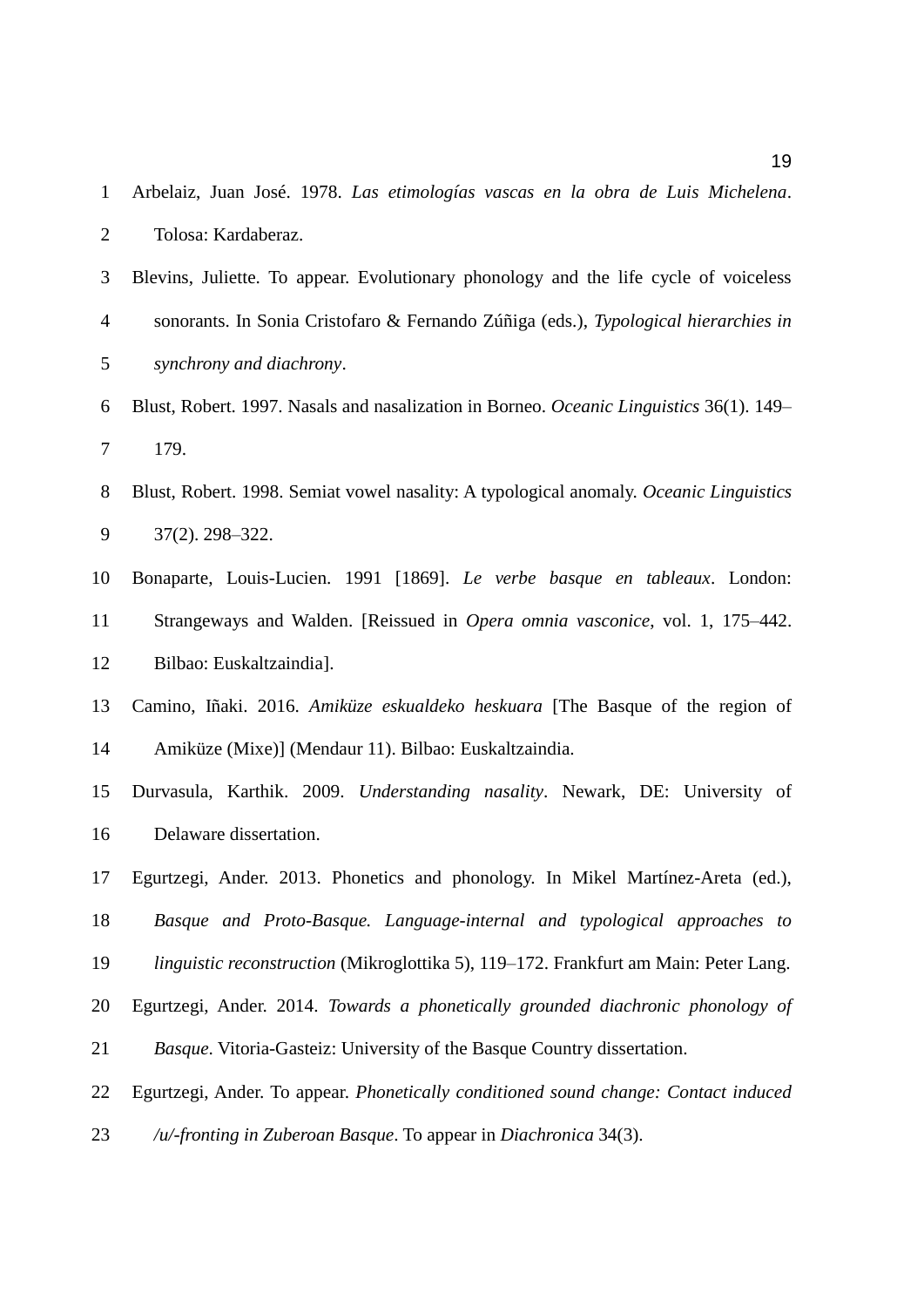| $\mathbf{1}$   | Gorrochategui, Joaquín. 1984. Estudio sobre la onomástica indígena aquitana. Bilbao:     |
|----------------|------------------------------------------------------------------------------------------|
| $\overline{2}$ | University of the Basque Country, University of Salamanca.                               |
| 3              | Halle, Morris & George N. Clements. 1983. Problem book in phonology: A workbook          |
| 4              | for introductory courses in linguistics and in modern phonology. Cambridge: MIT          |
| 5              | Press.                                                                                   |
| 6              | Hualde, José Ignacio. 1993. Topics in Souletin phonology. In José Ignacio Hualde & Jon   |
| 7              | Ortiz de Urbina (eds.), Generative studies in Basque linguistics, 289-327.               |
| $\, 8$         | Amsterdam: John Benjamins.                                                               |
| $9$            | Hualde, José Ignacio. 2003. Segmental phonology. In José Ignacio Hualde & Jon Ortiz      |
| 10             | de Urbina (eds.), A grammar of Basque, 15–65. Berlin & New York: Mouton de               |
| 11             | Gruyter.                                                                                 |
| 12             | Igartua, Iván. 2001. La aspiración en vasco: Ensayo tipológico y diacrónico.             |
| 13             | International Journal of Basque Linguistics and Philology/Anuario del Seminario de       |
| 14             | Filología Vasca "Julio de Urquijo" 35(1). 185-213.                                       |
| 15             | Igartua, Iván. 2008. La aspiración de origen nasal en la evolución fonética del euskera: |
| 16             | Un caso de rhinoglottophilia. International Journal of Basque Linguistics and            |
| 17             | Philology/Anuario del Seminario de Filología Vasca "Julio de Urquijo" 42(1). 171-        |
| 18             | 189.                                                                                     |
| 19             | Igartua, Iván. 2015. "Diachronic effects of rhinoglottophilia, symmetries in sound       |
| 20             | change, and the curious case of Basque". Studies in Language 39(3). 635–663.             |
| 21             | Janda, Richard D. 2003. "Phonologization" as the start of dephoneticization $-$ Or, on   |
| 22             | sound-change and its aftermath: of extension, generalization, lexicalization, and        |
| 23             | morphologization. In Brian D. Joseph & Richard D. Janda (eds.), The handbook of          |
|                |                                                                                          |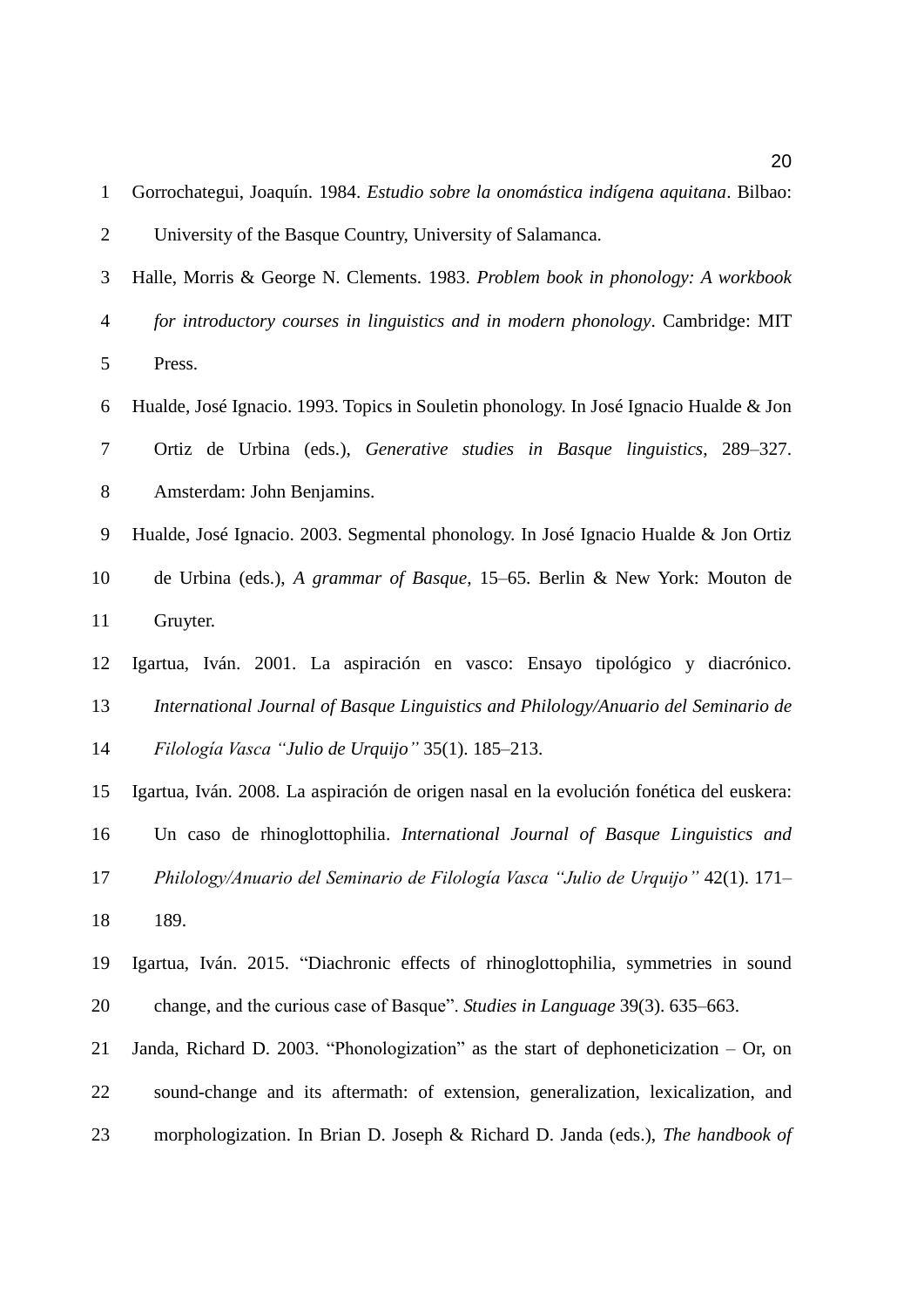| historical linguistics, 401-422. Oxford: Blackwell. |
|-----------------------------------------------------|
|-----------------------------------------------------|

| 2  | Ladefoged, Peter & Ian Maddieson. 1996. The sounds of the world's languages. Oxford:     |
|----|------------------------------------------------------------------------------------------|
| 3  | Blackwell.                                                                               |
| 4  | Lafon, René. 1958. Contribution a l'étude phonologique du parler basque de Larrau        |
| 5  | (Haute-Soule). In Diego Catalán (ed.), Estructuralismo e historia. Miscelánea            |
| 6  | homenaje a André Martinet, vol. 2, 77-106. La Laguna: Universidad de La Laguna.          |
| 7  | Lakarra, Joseba A. 2009. Adabakiak /h/-aren balio etimologikoaz [Amendments on the       |
| 8  | etymological value of /h/]. International Journal of Basque Linguistics and              |
| 9  | Philology/Anuario del Seminario de Filología Vasca "Julio de Urquijo" 43(1-2).           |
| 10 | 565-596.                                                                                 |
| 11 | Larrasquet, Jean. 1932. Phonétique du basque de Larrajá (quartier de Barcus).            |
| 12 | International Journal on Basque Studies/Revista Internacional de Estudios Vascos         |
| 13 | $23(1)$ . 153-191.                                                                       |
| 14 | Maddieson, Ian. 1984. Patterns of sounds. New York: Cambridge University Press.          |
| 15 | Martínez-Areta, Mikel. (ed.). 2013. Basque and Proto-Basque. Language-internal and       |
| 16 | typological approaches to linguistic reconstruction (Mikroglottika 5). Frankfurt am      |
| 17 | Main: Peter Lang.                                                                        |
| 18 | Michelena, Luis. 2011 [1950]. De fonética vasca. La aspiración intervocálica. Boletín de |
| 19 | la Real Sociedad Vascongada de los Amigos del País 6. 443-459. [Reissued in              |
| 20 | Joseba A. Lakarra & Íñigo Ruiz Arzalluz (eds.). 2011. Obras completas 7, 3-20.           |
| 21 | Donostia-San Sebastián & Vitoria-Gasteiz: Diputación Foral de Guipúzcoa &                |
| 22 | University of the Basque Country].                                                       |
| 23 | Michelena, Luis. 2011 [1977]. Fonética histórica vasca (Publicaciones del seminario      |